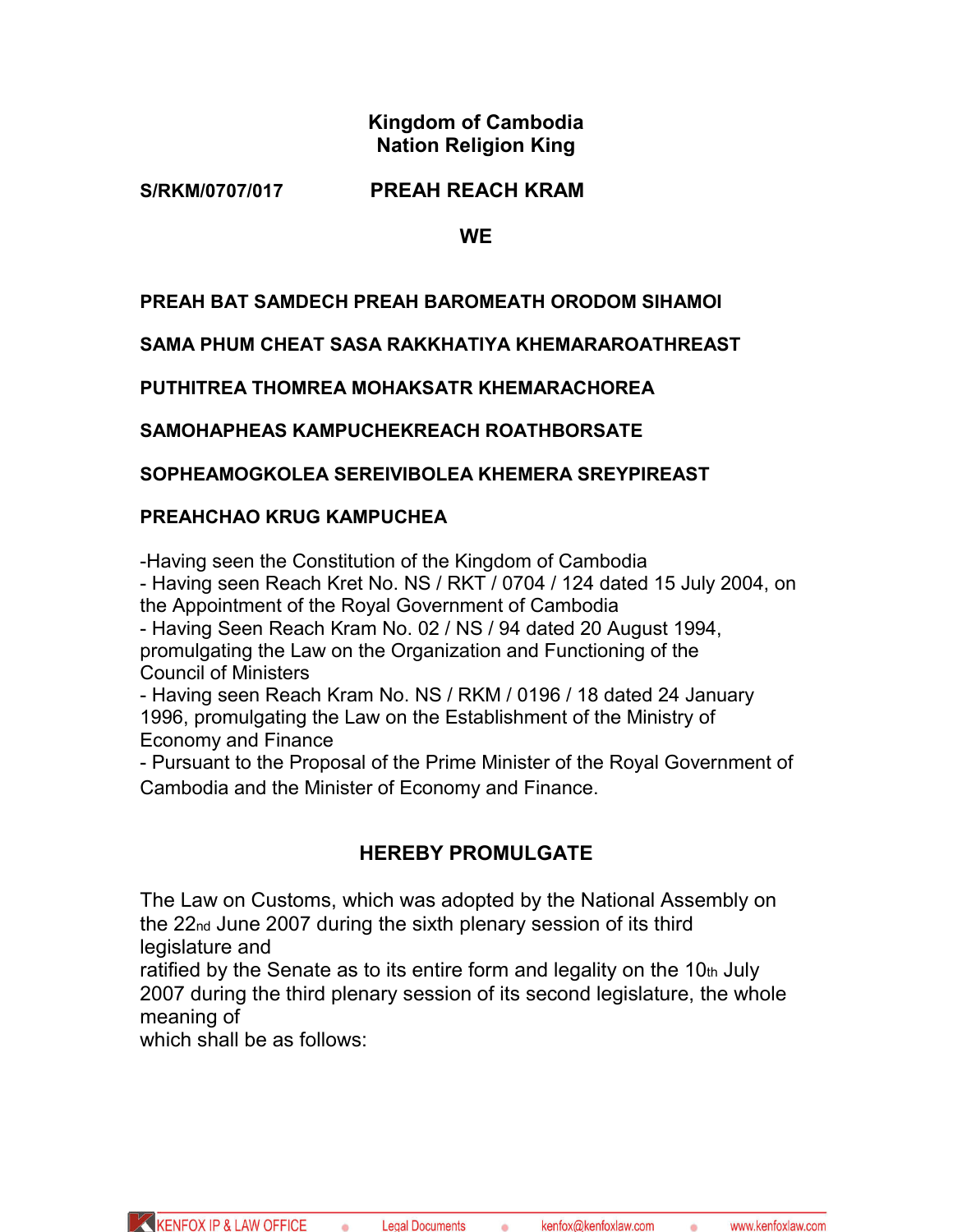#### **CHAPTER I GENERAL PROVISIONS**

#### **Article 1.-**

The purpose of this Law is to;

- provide the right for the administration, control and collection of duties, taxes and fees on imported and exported goods,

- provide for the control and regulation of the movement, storage and transit of such goods,

- promote the prevention and suppression of fraud and smuggling,

- participate in implementing the international trade policy of the Royal Government of Cambodia,

- promote the application of international standards and best practices regarding customs control and trade facilitation.

The Customs and Excise Department is responsible for the administration and enforcement of the provisions of this Law. The Department operates under the direct

supervision of the Ministry of Economy and Finance.

## **Article 2.-**

The Customs Territory includes the land territory, territorial waters and airspace as well as offshore islands of the KINGDOM OF CAMBODIA. The Royal Government of

Cambodia may establish Free Zones that are excluded from all or part of the customs

procedures.

## **Article 3.-**

This Law must be applied:

- equally throughout the customs territory;

- equally to all persons; and

- without any immunity or dispensation to goods imported or exported by the state or on its behalf.

#### **Article 4.-**

Customs operations are conducted throughout the customs territory, including a Customs Zone along land and coastal borders, under conditions prescribed in this law.

The Customs Zone includes a coastal zone and a land zone.

a. The coastal zone extends from the coast to an outer limit located twenty (20) Kilometers offshore.

b. The land zone extends:

- at coastal borders between the coast and a line drawn twenty (20)

kilometers inland from the seashore and from the banks of rivers, streams and canals

 $\bullet$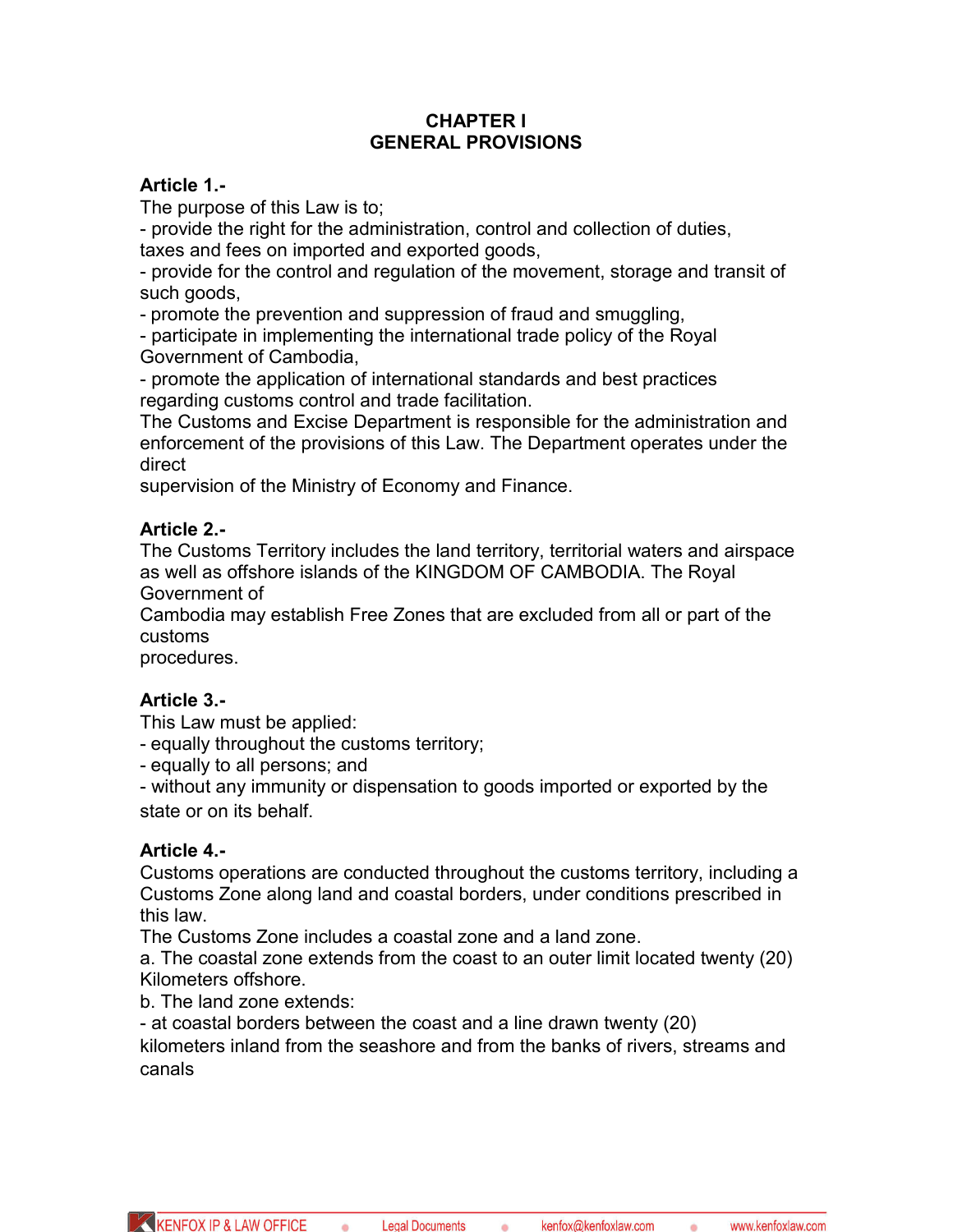flowing to the sea as far as the first customs office located upstream, as well as in a twenty

(20) kilometers radius around said customs office;

- at land borders, twenty (20) kilometers inland from the border.

To facilitate the repression of fraud, the Minister of Economy and Finance may by Prakas:

**a.** extend the land Customs Zone up to sixty (60) kilometers at specific locations and for specified periods of time;

**b.** extend the Customs Zone up to three (3) kilometers around Customs Offices that are not in the Customs Zone referred to in the first paragraph and the second paragraph, and sub-paragraph (a) of the third paragraph, of this Article.

Notwithstanding the provisions of the first paragraph of this Article, the Royal Government may by Anukret:

**a.** authorize customs officers to carry out their duties under this law outside the Customs Territory on a reciprocal basis and in accordance with international agreements, treaties or conventions entered into by the Kingdom of Cambodia,

**b.** allow customs officers of foreign countries to carry out their duties under their relevant laws respecting the import and export of goods in the Customs Territory on a reciprocal basis and in accordance with international agreements, treaties or conventions entered into by the Kingdom of Cambodia. Customs formalities are only carried out in Customs Offices unless otherwise stipulated by the Minister of Economy and Finance by Prakas. The Minister of Economy and Finance may by Prakas determine the establishment, functions and elimination of Customs Offices. Hours of operation of Customs Offices are determined by the Director of Customs. This determination must be affixed to each Customs Office.

## **Article 5.-**

All imported and exported goods are subject to the provisions of this law. Goods entering or leaving the customs territory are subject, as applicable, to import duties and taxes or export duties and taxes as specified in the Customs Tariff. The establishment and application of the Customs Tariff shall be prescribed by A*nukret*.

In matters concerning the national interest, including emergencies, the Royal Government may order the total or partial suspension of duties and taxes on goods essential to the needs of the population, or suspend the import or export of certain goods.

# **Article 6.-**

Preferential tariffs may be granted pursuant to international commitments, agreements, treaties or conventions entered into by the Kingdom of Cambodia. Such preferential tariffs and their application are established by Anukret.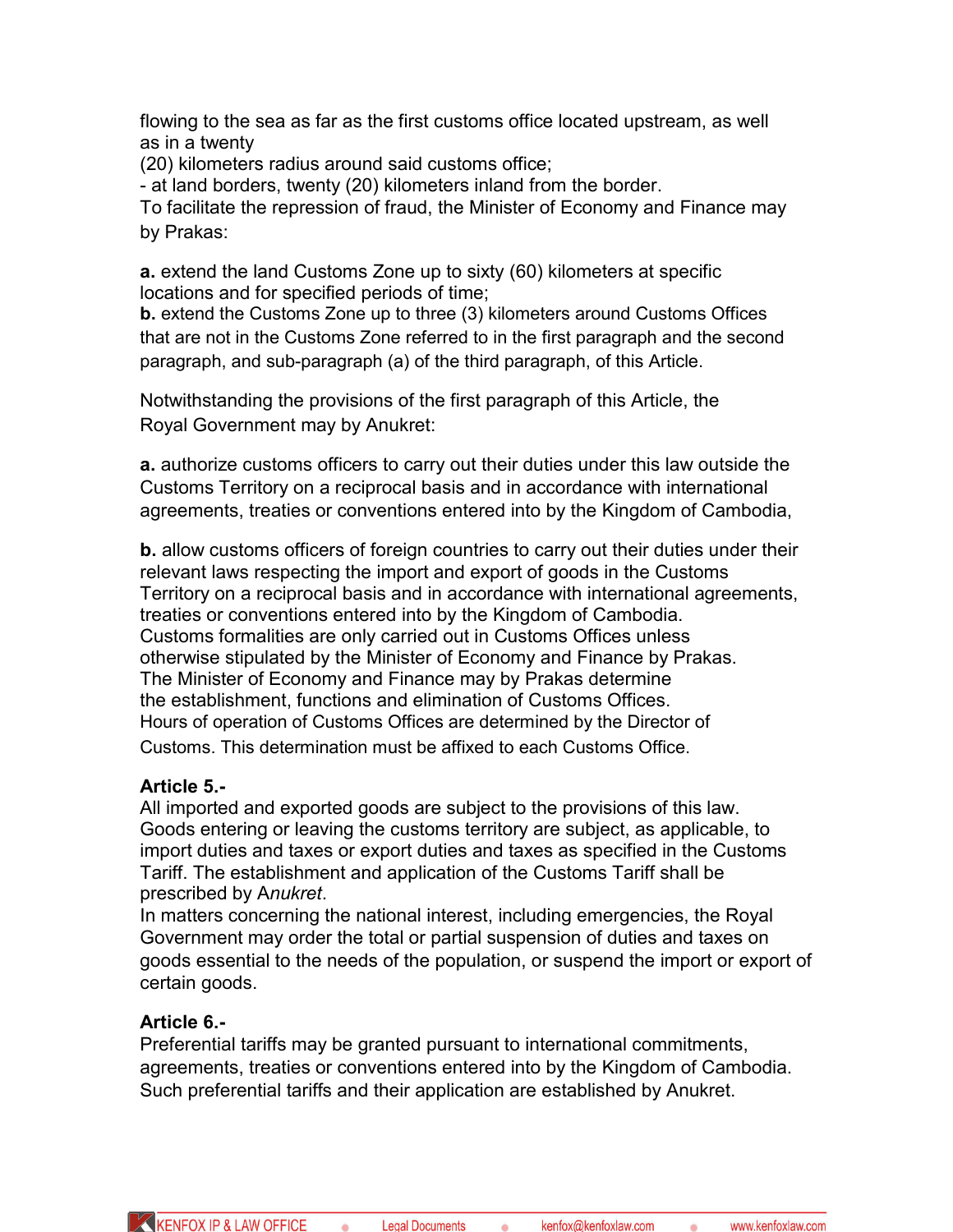## **Article 7.-**

The Royal Government may by Anukret take measures to protect Cambodian producers by raising tariffs when domestic producers are injured by an increase in imports, by subsidies provided by other governments to their countries' exports to Cambodia, or by goods that are dumped on Cambodia's markets.

## **Article 8.-**

The Royal Government may by Anukret prohibit or restrict, subject to conditions, the import or export of certain goods for any of the following purposes:

- National security;

- Public order and standards of decency and morality;

- The protection of health and life of persons, animals or plants;

- The protection of national treasures of artistic, historic or archaeological value;

- The conservation of natural resources;

- The compliance with the provisions of any legislation of The Kingdom

of Cambodia currently in force;

- The fulfillment of obligations under the Charter of the United Nations.

To combat smuggling and fraud, the Minister of Economy and Finance may by Prakas identify certain sensitive or highly taxed goods as specially designated goods for

the purposes of this Law, and may impose additional controls and restrictions on their transport, circulation, storage and possession.

## **Article 9.-**

Unless the context demands otherwise, for the purposes of this law: Ad valorem *duty* is duty calculated on the basis of the customs value.

*Specific Duty* is duty based on the unit of weight, volume, or quantity of goods.

*Customs Bonded Warehouse* is a building, place or an area that meets certain requirements determined by Customs that is used to store, to process, to display, to provide for sale, or for other related purposes, goods for which the import duties are deferred.

**Conveyance** is any vessel, aircraft or other means used to transport persons or goods.

*Smuggling* is the import or export of goods outside customs houses, as well as all violations of provisions of law or regulations relating to the import or export, holding and transport of goods within the Customs Territory.

*Country of origin* is the country in which goods have been produced or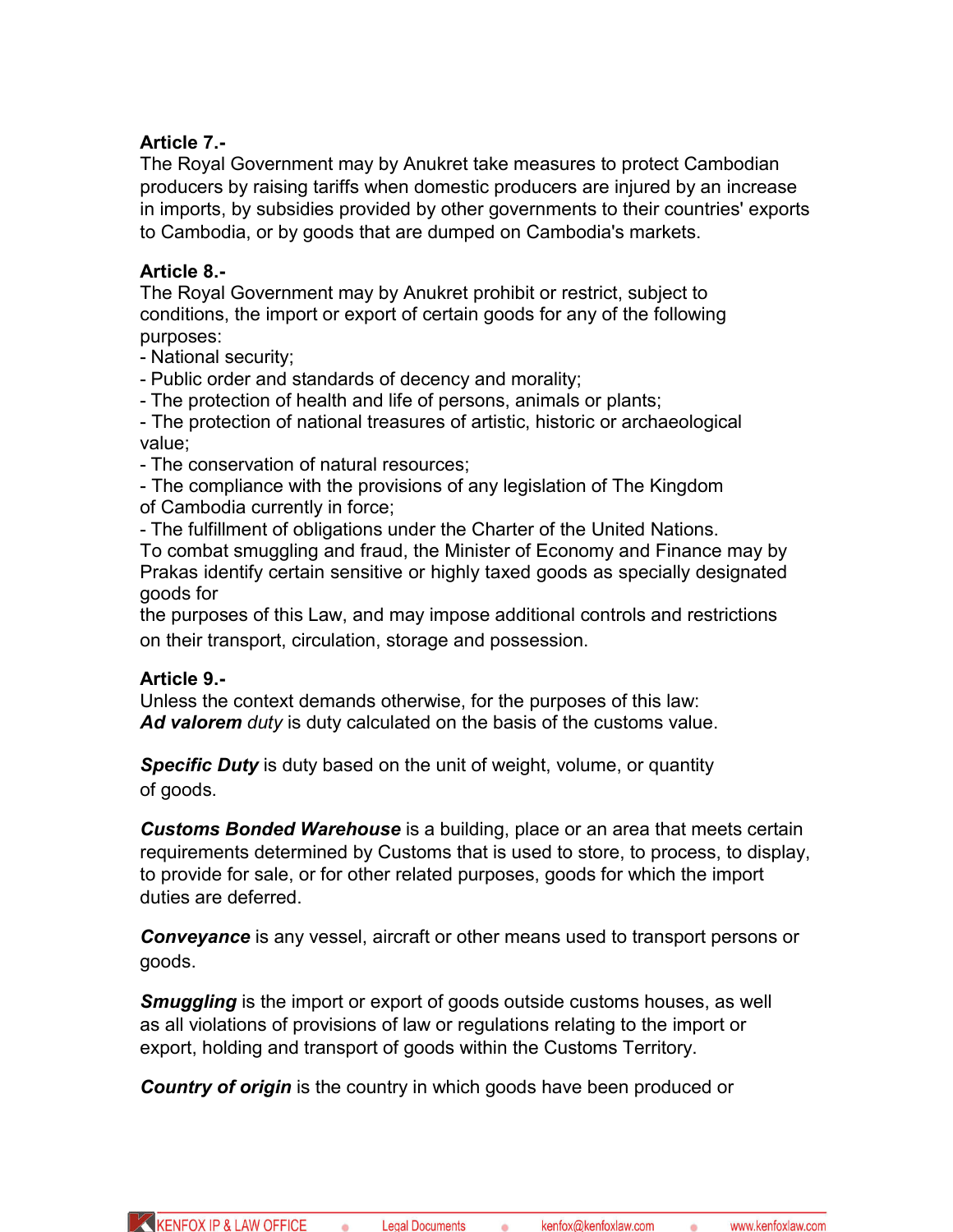manufactured according to the criteria prescribed for the purposes of application of the Customs Tariff, of quantitative restrictions or of any other matters related to trade.

*Customs or Customs Administration* is the Customs and Excise Department of the Ministry of Economy and Finance, including customs officers, which is responsible for the administration and enforcement of the customs law, the collection of duties and taxes and fees, and which also has the responsibility for the application of other laws and regulations relating to the importation, exportation, movement and storage of goods.

*Customs broker* is a person authorized to carry on the business of arranging for the customs clearance of goods directly with Customs on behalf of another person.

*Customs clearance* is the accomplishment of the customs formalities necessary to allow goods to enter into home use, to be exported or placed under another customs procedure.

*Customs clearance area* is an area fully supervised by the Customs and Excise Department.

*Customs control* is the procedures imposed by Customs on the transport, movement and storage of imported and exported goods.

*Customs declaration* is a statement made for the purpose of importation or exportation in the form and manner as prescribed under the provisions of this Law.

**Customs examination** is the physical inspection of goods or documents by Customs to verify that the nature, origin, condition, quantity and value of the goods are in accordance with the customs declaration.

*Customs formalities* is all the operations that must be carried out by the concerned persons and by Customs in order to comply with this Law or other laws enforced or administered by Customs.

*Customs manufacturing bonded warehouse* is a factory under customs control for dealing with imported goods suspended from duties and taxes to be used in manufacturing processes.

*Customs office* is the customs administrative unit competent for the administration of customs formalities, and the buildings or other areas approved for that purpose under the provisions of this Law.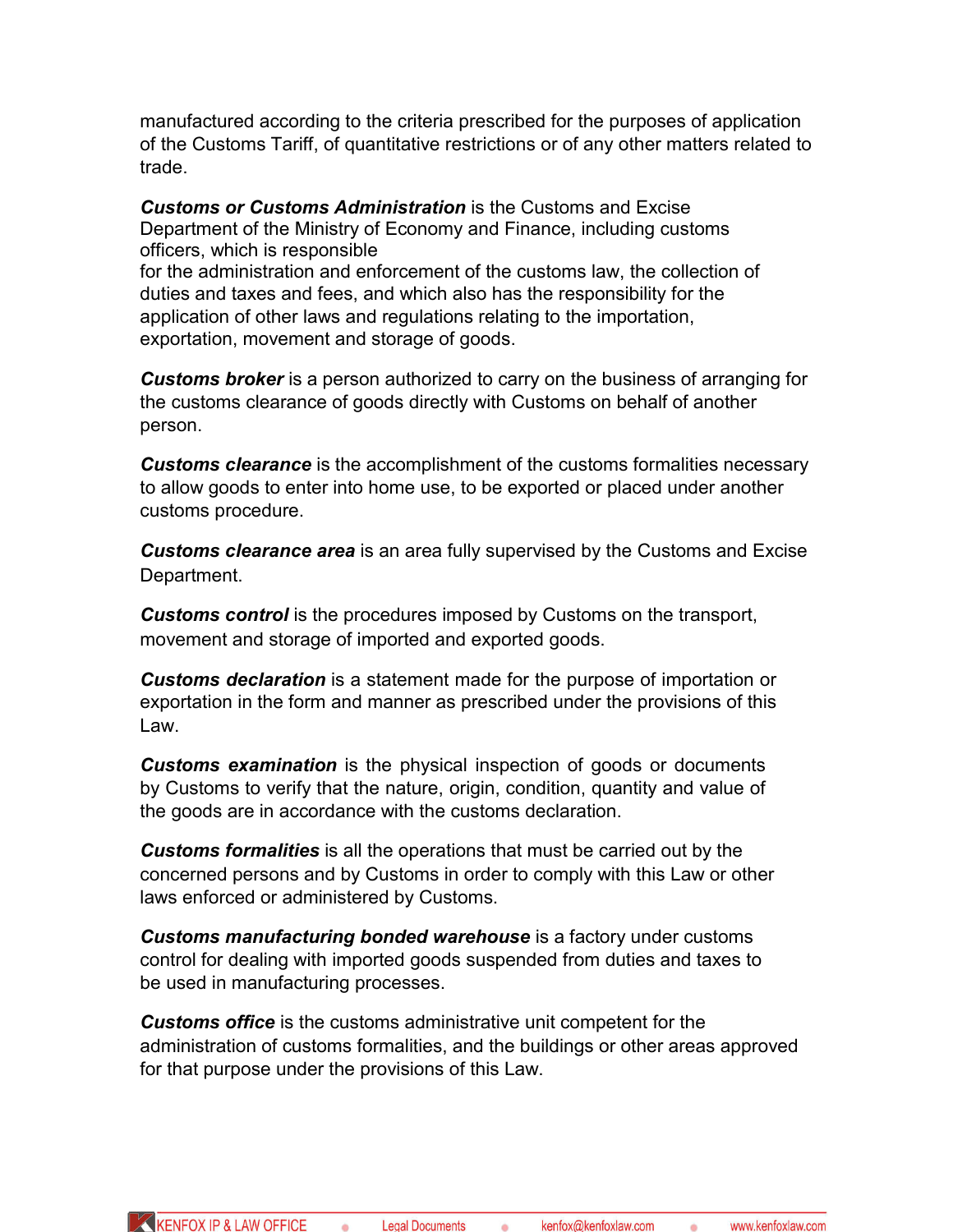*Customs officer* is a person duly authorized to administer or enforce this Law.

*Customs value or value*, in relation to imported goods, means the Customs value of those goods determined in accordance with Article 21 of this Law.

*Declarant* is a person who makes a customs declaration on behalf of either themselves or another person.

**Documents** is documents in any form, whether or not signed or initialed or otherwise authenticated by the maker, and includes:

- Any form of writing on material;

- Information recorded, transmitted, or stored by means such as tape recorder, computer, or other device, and material derived from such information; - A label or other marking or writing that identifies any thing to which it is attached or of which it forms part;

- A book, map, plan, graph, or drawing;

- A photograph, film, negative, tape, or other device in which visual images are embodied so as to be capable of being reproduced.

*Duty* is a duty, additional duty, tax, fee, or other charges imposed on goods in accordance with the provisions of this Law or other Laws and regulations enforced and administered by Customs.

*Free Zones* are areas established by the Royal Government where imported goods are not subject to duties and taxes under certain conditions.

*Goods* are all kinds of movable property.

*Home use* is the free circulation of imported goods within the Customs Territory after release by Customs.

*Importer* is a person who imports goods for themselves or on behalf of another person. Importer also includes the consignee of goods, and a person who is the owner or becomes the owner of the goods or becomes entitled to the possession of those goods, before they have ceased to be subject to Customs control.

*Importation* in relation to goods, means the arrival of goods in the Customs Territory in any manner whatever, whether lawfully or unlawfully, from a point or place outside the Customs Territory.

**Release** is the authorization by Customs to the concerned person to remove goods from customs control after completion of customs formalities.

*Security* is any financial guarantee, or other financial instrument used to secure the eventual payment of duties, taxes, and other fees under this law.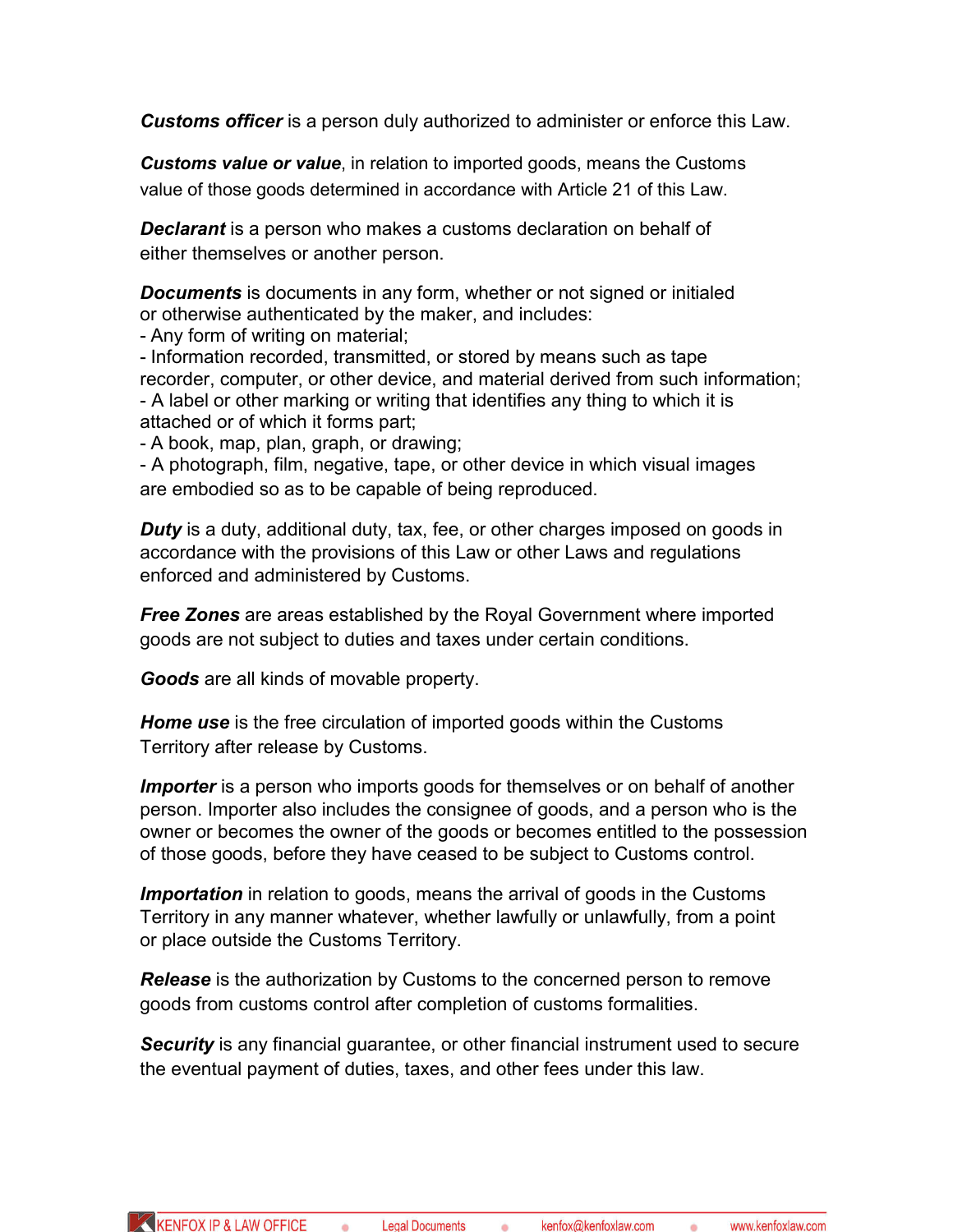*Specially designated goods* are goods so designated by Prakas of the Minister of Economy and Finance under the provisions of the second paragraph of Article 8 of this Law.

*Legal route* is any road, railway, waterway and any other route that Customs directs must be used for the transportation of imported or exported goods under customs control.

**Temporary admission** is the customs procedures under which certain goods can be brought into the customs territory conditionally relieved totally or partially from payment of import duties and taxes. Such goods are imported for a specific purpose and are to be re-exported within a specified period and without having undergone any change except normal depreciation due to the use made of them.

**Transit** is the customs procedure under which goods are transported under Customs control from one customs office to another.

**Transshipment** is the customs procedure under which goods are transferred under Customs control from the importing means of transport to the exporting means of transport within the area of one customs office that is the office of both importation and exportation.

**Direct Transport** is the international transport of goods from the country of origin to the country of destination without passing through another country, unless this transit is necessitated by geographic or logistical reasons, and provided that the goods are not subject to trade or use and operations except loading, unloading or operations necessary to keep the goods in good condition while in the transit country.

**Person** is a natural or legal person.

#### **CHAPTER II IMPORT AND EXPORT Section 1 – Imports**

## **Article 10.-**

All imported goods must be reported at a customs office or other location as determined by the Director of Customs.

*Goods* are all kinds of movable property.

*Home use* is the free circulation of imported goods within the Customs Territory after release by Customs.

*Importer* is a person who imports goods for themselves or on behalf of another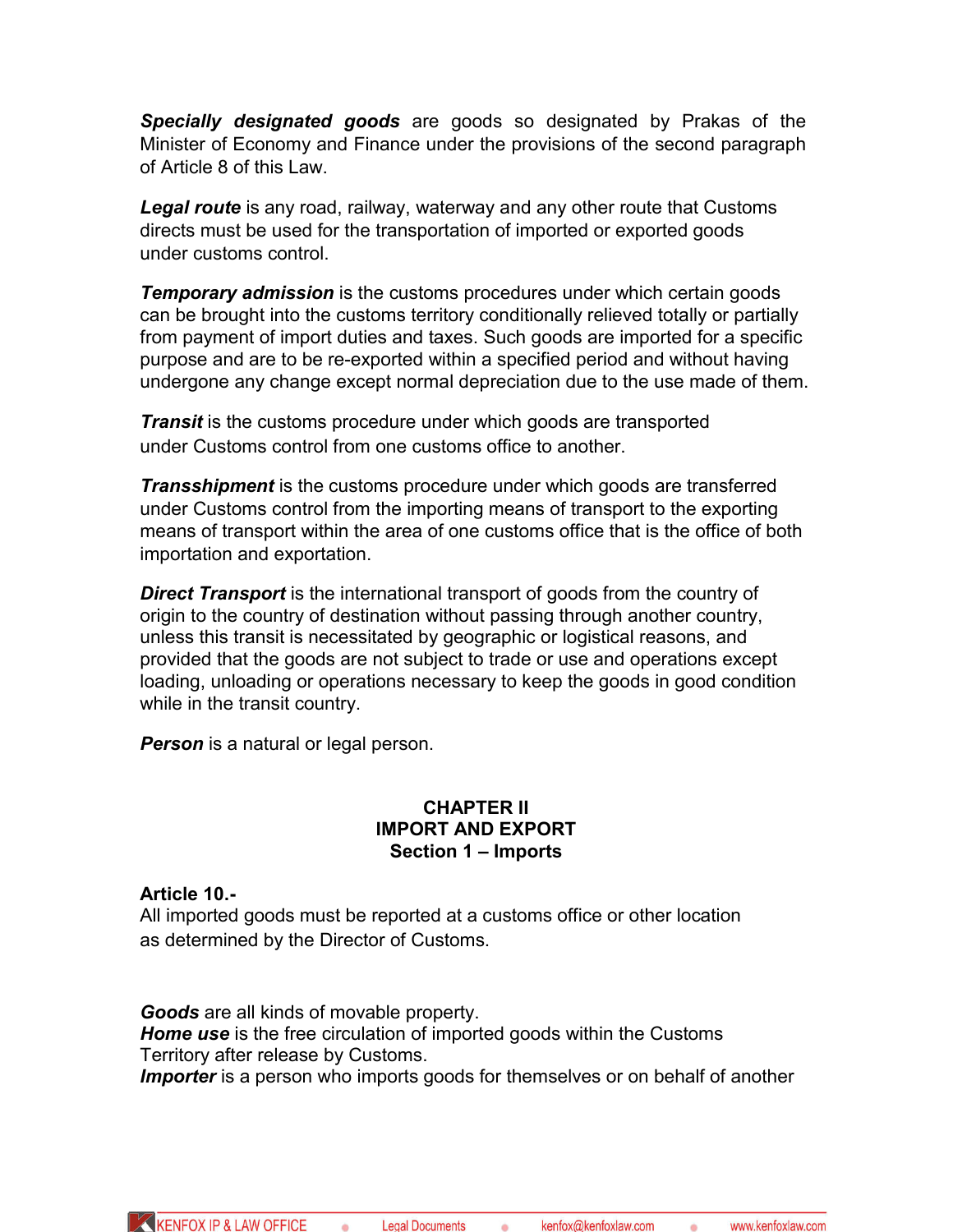person. Importer also includes the consignee of goods, and a person who is the owner or

becomes the owner of the goods or becomes entitled to the possession of those goods,

before they have ceased to be subject to Customs control.

**Importation** in relation to goods, means the arrival of goods in the Customs Territory in any manner whatever, whether lawfully or unlawfully, from a point or place

outside the Customs Territory.

**Release** is the authorization by Customs to the concerned person to remove goods from customs control after completion of customs formalities.

**Security** is any financial guarantee, or other financial instrument used to secure the eventual payment of duties, taxes, and other fees under this law.

*Specially designated goods* are goods so designated by Prakas of the Minister of Economy and Finance under the provisions of the second paragraph of Article 8 of this Law.

Legal route is any road, railway, waterway and any other route that Customs directs must be used for the transportation of imported or exported goods under customs control.

**Temporary admission** is the customs procedures under which certain goods can be brought into the customs territory conditionally relieved totally or partially from payment of import duties and taxes. Such goods are imported for a specific purpose and are to be re-exported within a specified period and without having undergone any change except normal depreciation due to the use made of them.

**Transit** is the customs procedure under which goods are transported under Customs control from one customs office to another.

*Transshipment* is the customs procedure under which goods are transferred under Customs control from the importing means of transport to the exporting means of transport within the area of one customs office that is the office of both importation and exportation.

**Direct Transport** is the international transport of goods from the country of origin to the country of destination without passing through another country, unless this transit is necessitated by geographic or logistical reasons, and provided that the goods are not subject to trade or use and operations except loading, unloading or operations necessary to keep the goods in good condition while in the transit country.

*Person* is a natural or legal person.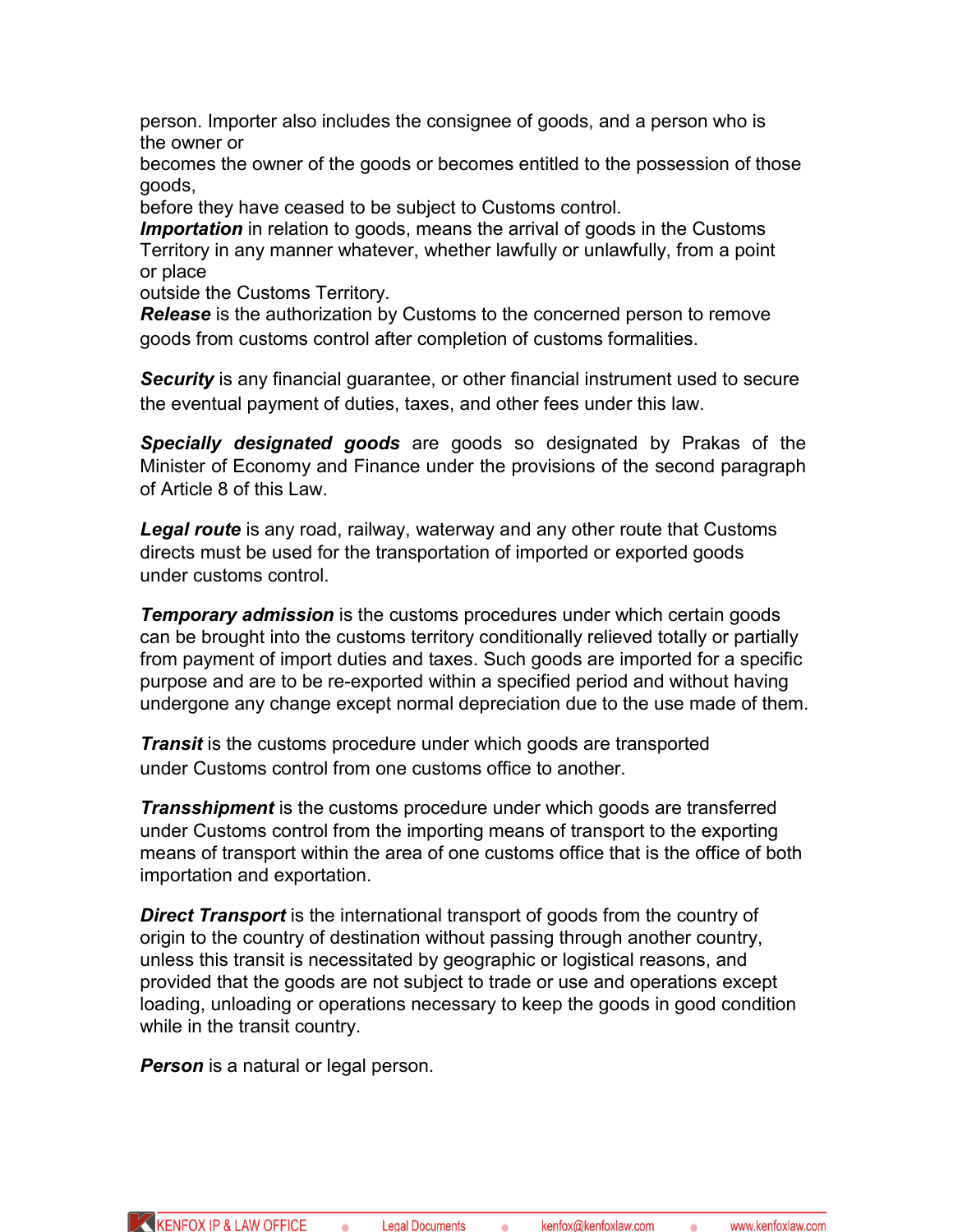The Minister of Economy and Finance may by Prakas determine the time, manner, documentation requirements, circumstances and exceptions with respect to the reporting of imported goods.

#### **Article 11.-**

All imported goods shall be reported at the nearest customs office through the legal route:

**a.** in the case of goods in the actual possession of a person arriving in Cambodia, or that form part of personal baggage, by that person; **b.** in the case of goods imported by courier or as mail, by the person who exported the goods to Cambodia;

**c.** in the case of goods, other than goods referred to in sub-paragraphs (a) and (b) of this paragraph, on board a conveyance arriving in Cambodia, by the person in charge of the conveyance, including military conveyances;

**d.** in any other case, by the person on behalf of whom the goods are imported. Every person reporting goods under this Article shall:

**a.** answer truthfully any question asked by a customs officer with respect to the goods;

**b.** where a Customs officer so requests, make the goods available for inspection by Customs in the manner determined by the Director of Customs.

## **Article 12.-**

No person shall unload goods from a conveyance arriving in Cambodia until the goods have been reported to Customs in accordance with this Law, except where the safety of the conveyance, or the goods, or persons on the conveyance, or third parties may be threatened by emergency conditions as prescribed by the Minister of Economy and Finance by Prakas.

## **Article 13.-**

Customs may authorize the removal of the goods referred to in Article 10 from the customs clearance area prior to the payment of duties and taxes and fees, under customs control and after the fulfillment of customs formalities, for the purposes of:

- placing in customs temporary storage;

- placing in customs bonded warehouse;

- further transportation within or through the Customs Territory to a destination and along routing and within time limits approved by Customs, including transit, transshipment or transportation to or from or between customs offices and customs bonded warehouses.

## **Article 14:**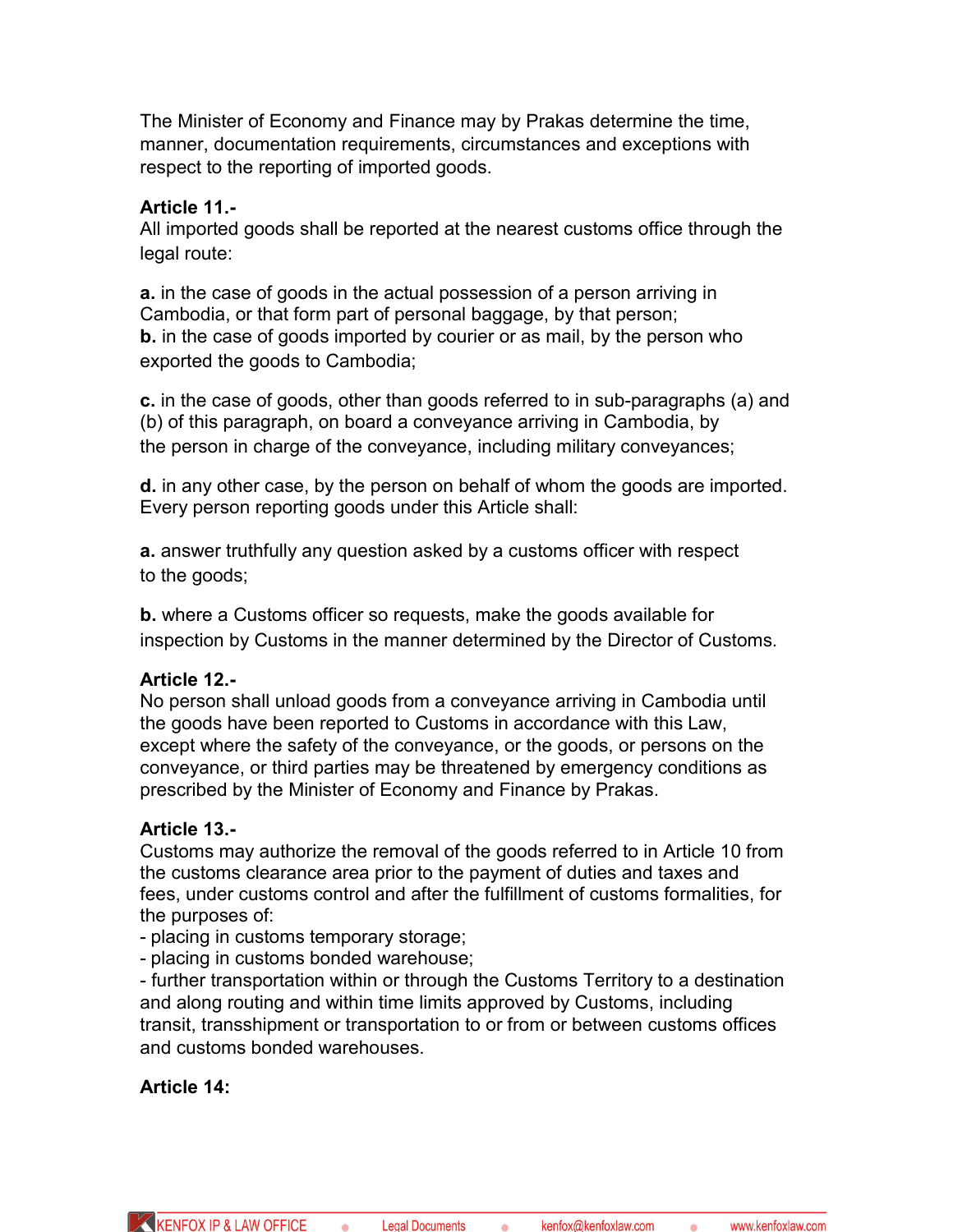The goods prescribed in Article 10 may be released by Customs after fulfillment of customs formalities, including the payment of any duties, taxes, or other fees and security deposit, for such goods to be:

- imported for home use;

- temporarily imported;

- used under duty-suspended conditions.

The Minister of Economy and Finance shall by Prakas determine conditions under which goods may be released prior to the payment of duties and taxes and fees.

#### **Article 15.-**

Imported goods may be released by Customs for temporary admission if at the time of importation it can be demonstrated that these goods will be re-exported. Temporarily imported goods shall be under customs control until such time as the conditions of their temporary admission have been fulfilled.

The Minister of Economy and Finance may by Prakas prescribe provisions governing the temporary admission of goods, including the duration of the temporary

admission, fees and other controls or restrictions.

## **Section 2- Exports**

#### **Article 16.-**

All goods to be exported must be reported at a customs office or other location as determined by the Director of Customs.

The Minister of Economy and Finance may by Prakas determine the time, manner, documentation requirements, circumstances and exceptions with respect to the reporting, movement, storage and transportation of goods to be exported.

Every person reporting goods under this Article shall:

a. answer truthfully any question asked by a customs officer with respect to the goods;

b. where a customs officer so requests, make the goods available for inspection by Customs in the manner prescribed by the Director of Customs.

#### **Article 17.-**

The Minister of Economy and Finance may by Prakas determine the conditions under which Customs may authorize the temporary export of goods shipped outside the customs territory to be repaired, added to, or manufactured there, or for additional work,

as well as the methods whereby these goods are subject to payment of import duties and taxes when they are re-imported.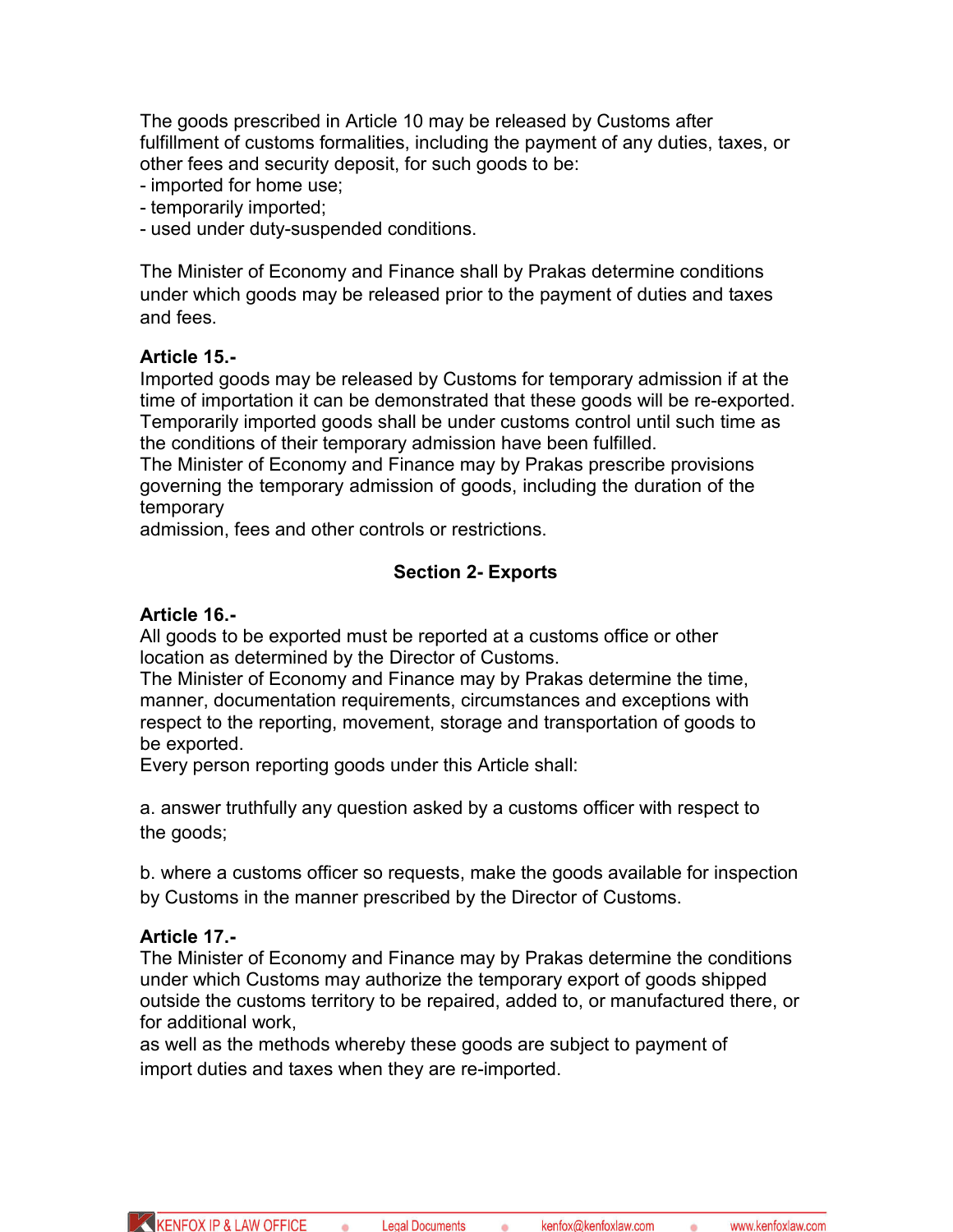## **CHAPTER III**

## **TARIFF CLASSIFICATION, ORIGIN AND CUSTOMS VALUE**

#### **Article 18.-**

Tariff classification, origin and customs value of imported goods specified on Customs declarations, shall be declared in accordance with the following rules.

## **(a) Tariff Classification and Origin**

- Any person, importer or his agent, who completes a customs declaration of imported goods shall declare the tariff classification and origin of those goods for the calculation of duty and tax. Customs shall verify the tariff classification and origin of the imported goods.

- Any person, importer or his agent, who completes a customs declaration of imported goods, must comply with the provisions of Articles 51 and Article 52 of this Law.

- Customs may require from any person, importer or his agent, proof, by declaration or the production of necessary documents required by Law and existing regulations, of the correctness of the declaration, and may refuse to release the goods until such evidence is provided.

- Customs may, within 3 years of the date of registration of any customs declaration, following an audit, investigation, inspection or examination of the imported goods, re-determine the declared tariff classification or origin by issuing a notice. This notice shall also state the reason for the re-determination of the tariff classification or origin.

- When an audit, investigation, inspection or examination undertaken under this Article finds any fraudulent activity, a Notice may be issued for the goods under investigation within a period no longer than 10 years from the original date of registration of the customs declaration.

- All additional duties and taxes and any other fees and penalties owed as a consequence of the Notice, shall be paid to Customs.

- Any refund of duty, taxes, fees and penalties overpaid by any person, importer or his agent as a consequence of the Notice shall be refunded by Customs.

## **(b) Customs Value**

- Any person, importer or his agent, who completes a customs declaration shall declare the customs value of the imported goods as specified in the provisions of Article 21 of this Law, for the assessment of duty and tax. Customs shall verify the declared customs value of the imported goods.

- Any person, importer or his agent, who makes a registered declaration of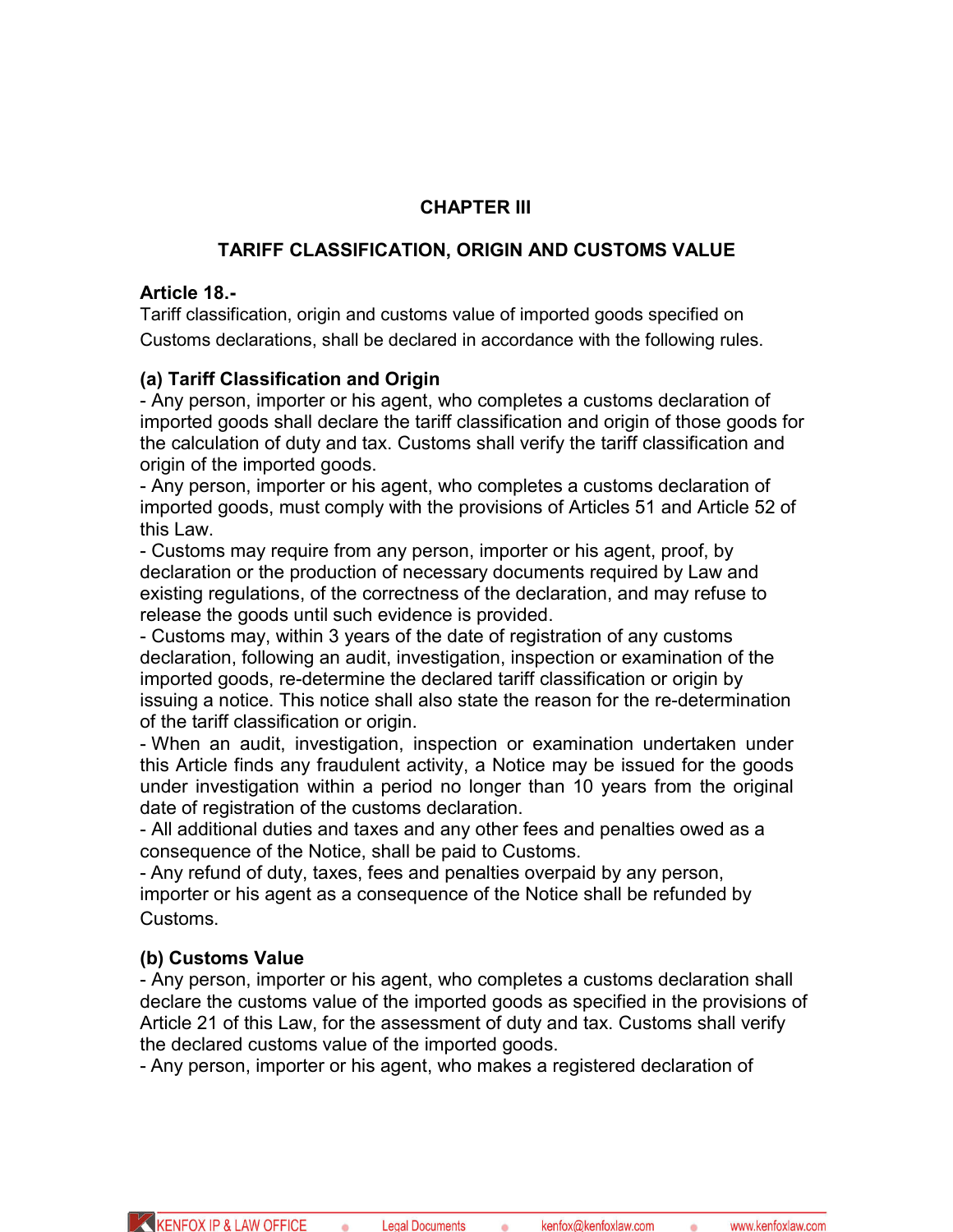imported goods must comply with the provisions of Article 51 and Article 52 of this Law.

- Any person, importer or his agent is responsible for declaration of the accurate customs value for the payment of duties and taxes and must disclose all information, invoices and other documentation to enable Customs to verify and accurately determine the customs value of the imported goods.

- Customs may require from any person, importer or his agent, proof, by declaration or the production of required documents required by Law and existing regulation, of the correctness of the declaration, and may refuse to release the goods until such evidence is provided.

- Customs may, within 3 years of the date of registration of any customs declaration, following an audit, investigation, inspection or examination of the imported goods, re-determine the declared customs value by issuing a Notice. This Notice shall also state the reason for the re-determination of the customs value.

- Customs may amend the declared customs value if the declared customs value is not consistent with the provision of Article 21 of this Law or the declared customs value is not correct for any other reason.

- When an audit, investigation, inspection or examination undertaken under this Article finds any fraudulent activity, the Notice may be issued for the goods under investigation, within a period no longer than 10 years from the original date of registration of the customs declaration.

#### **(c) Voluntary declaration of additional duties and taxes or other fees payable**

- A person, importer or his agent may make a voluntary declaration to Customs of additional duties, taxes or fees owing in respect of imported goods, without penalties

or fines if such a declaration is made to Customs within one year of the date of registration of the original customs declaration.

## **(d) Exporters and exported goods**

The provisions of Paragraph (a) and Paragraph (c) of this Article apply also to exported goods.

# **Article 19.-**

For the purposes of import and export, goods are classified and, unless otherwise exempted by this Law or any other Law of the Kingdom of Cambodia, duty and tax are calculated in accordance with the Customs Tariff. The Minister of Economy and Finance shall by Prakas determine provisions in respect of the classification of goods.

# **Article 20.-**

For imports, applicable duties and taxes are collected according to the origin of the goods. The origin of natural products is the country where they were extracted from the soil or harvested. Goods manufactured in a single country,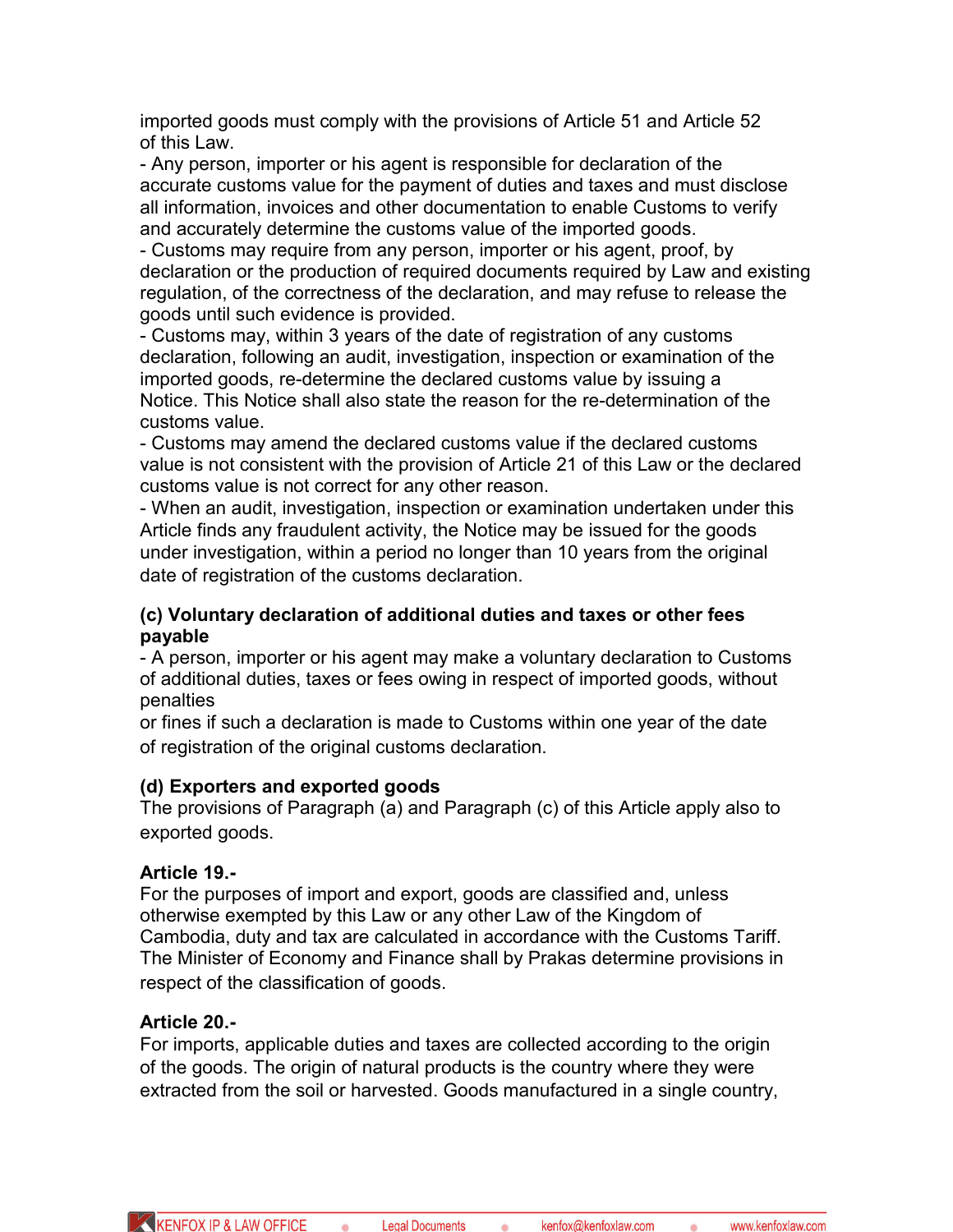with no contribution from materials from another country, originate in the country where they are manufactured. The procedures that the Customs Administration follows in determining the origin of goods produced in one country that use products harvested, extracted from the

soil, or manufactured in another country are determined by Prakas of the Minister of Economy and Finance.

Imported goods benefit from the favorable treatment assigned to their origin only if the origin and direct transport of the goods from the country of origin to the importing country is properly demonstrated. The Minister of Economy and Finance may issue the Prakas establishing the conditions under which proof of origin must be submitted and cases where it is not required.

The country of provenance is the country from which the goods were sent directly to the customs territory.

## **Article 21.-**

The customs value of imported goods shall be determined in accordance with the following rules:

a. The customs value of imported goods shall be the transaction value. That is, the price actually paid or payable for goods when sold for export to Cambodia, subject

to the provisions contained in Prakas issued under sub-paragraph (h) of this Article.

b. If the customs value of the imported goods cannot be determined under the provision of sub-paragraph (a) of this Article, the customs value shall be the transaction value of identical goods.

c. If the customs value of imported goods cannot be determined under the provisions of sub-paragraph (a) and sub-paragraph (b) of this Article, the customs value shall be the transaction value of similar goods.

d. If the customs value of imported goods cannot be determined under the provisions of sub-paragraph (a), sub-paragraph (b), and sub-paragraph (c) of this Article, the customs value of the imported goods shall be based on a deductive method.

e. If the customs value of imported goods cannot be determined under the provisions of sub-paragraph (a), sub-paragraph (b), sub-paragraph (c), and subparagraph (d) of this Article, the customs value of imported goods shall be based on a computed method.

f. The order of application of sub-paragraph (d) and sub-paragraph (e) of this Article may be reversed at the request of the importer.

g. If the customs value of the imported goods cannot be based on the provisions of sub-paragraph (a) sub-paragraph (b) sub-paragraph (c) sub-paragraph (d) and sub-paragraph (e) of this Article, the customs value shall be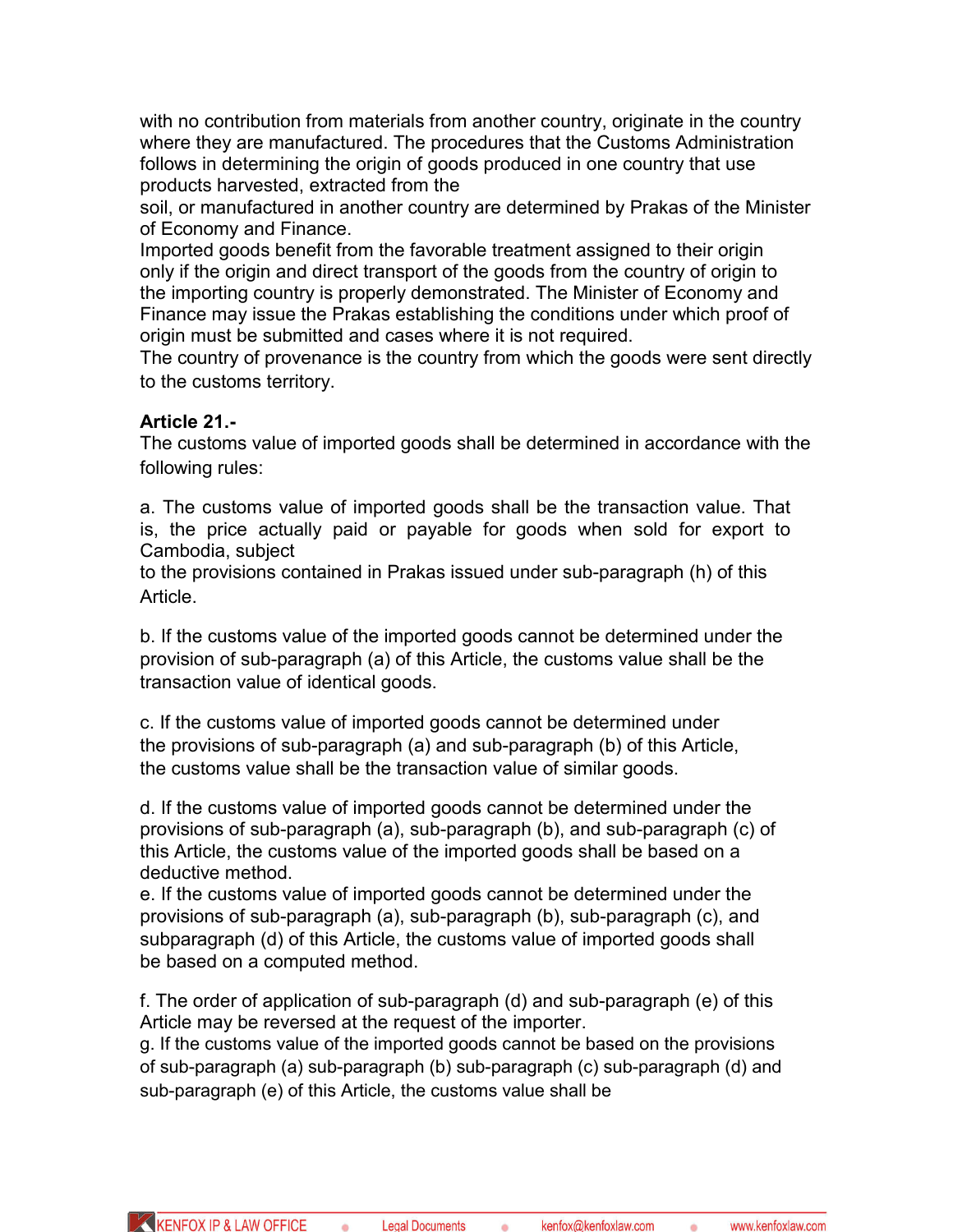determined by using reasonable means consistent with the principles and the provisions as referred to in subparagraphs (a) (b) (c) (d) and (e) of this Article on the basis of available data in the Customs Territory subject to certain limitations. h. The Minister of Economy and Finance shall issue a Prakas to determine all matters related to the determination of customs value..

## **Article 22.-**

The customs value of exported goods shall be the value of the goods at the point of exit. This customs value is determined by adding to the price of the goods, expenses for transport as well as all expenses needed to carry out the export operation up to the frontier, excluding export taxes payable upon exit, domestic taxes and similar levies, for which the exporter has been given a receipt.

## **Article 23.-**

The customs value of imported and exported goods shall be declared in riel currency. When an amount is expressed in a currency other than Cambodian currency, the exchange rate to be applied is the rate determined by the National Bank of Cambodia. When the exchange rate is not on the list of exchange rates of the National Bank of Cambodia, Customs may determine the rate. The exchange rate to be applied is the exchange rate in use on the date the Customs declaration is registered**.** Exchange rates are publicly displayed by Customs.

## **Article 24.-**

Any person, importer or his agent, who is dissatisfied with the reasons for or the correctness of the re-determination of the tariff classification, origin or customs

value as provided in the Notice issued under the provisions of sub-paragraph (a) or sub-paragraph (b) of Article 18 of this Law may object to the decision by writing to the Director of Customs within 30 days of the date the importer or his agent receives the Notices of the re-determination of the tariff classification, origin or the customs value.In circumstances where the customs value is subject to appeal, the goods shall be released without the payment of duties and taxes when the importer provides sufficient security to cover the duties and taxes. The Director of Customs shall make the decision on the objection referred to in the first paragraph of this Article within sixty (60) days after the objection is received; otherwise, the objection shall be deemed as accepted and the security returned as appropriate. Any person who objects to any decisions made by the Director of Customs under the first paragraph of this Article may file a written appeal to the Customs Tariff Committee.

The organization and functioning of the Customs Tariff Committee shall be determined by Anukret*.* An importer or exporter has the right to appeal to the competent court against any decision of the Customs Tariff Committee within a period of thirty (30) days from the date of receiving notification of that decision.

# **CHAPTER IV**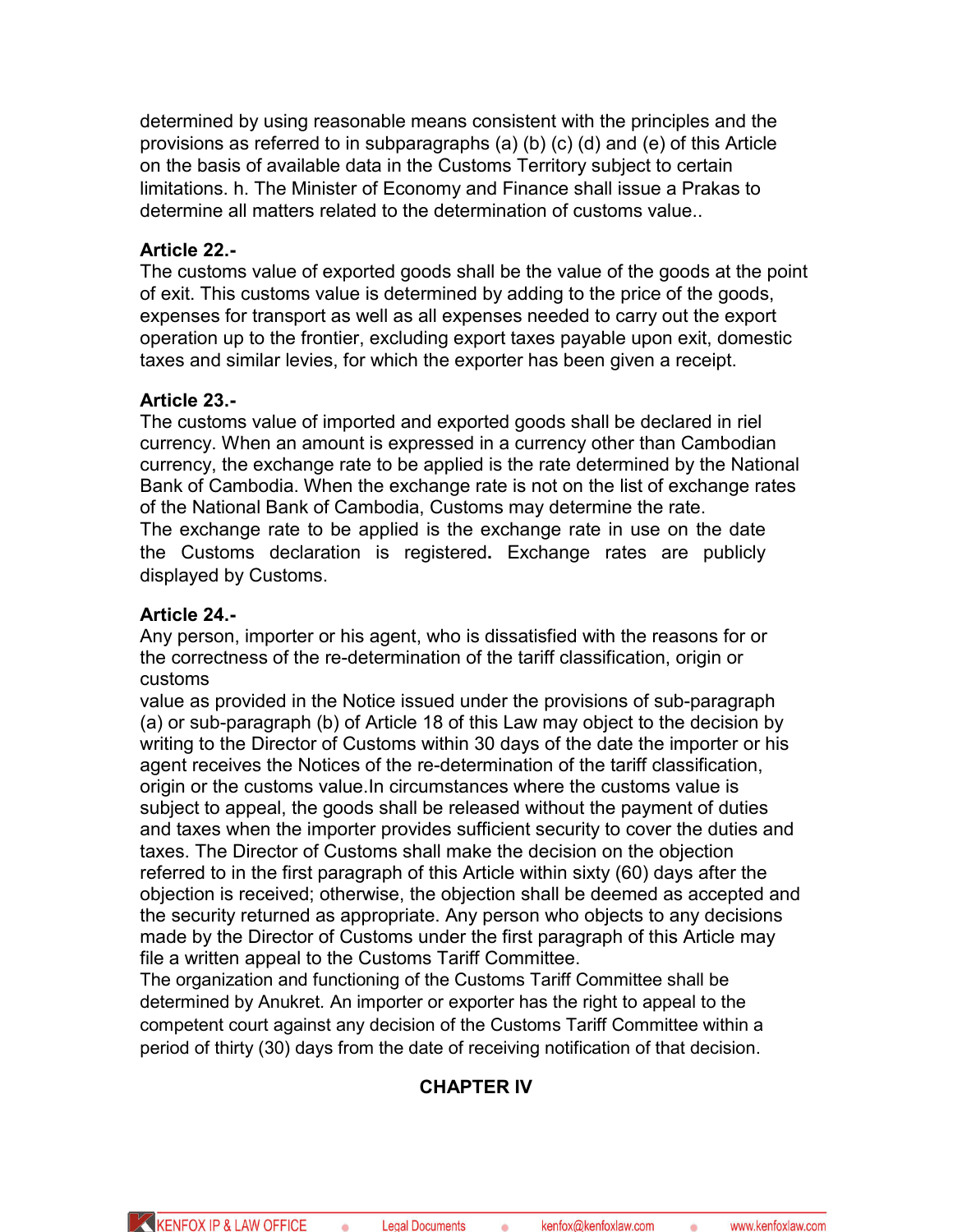#### **EXEMPTIONS, PARTIAL EXEMPTIONS, AND REFUND OF DUTIES AND TAXES**

#### **Article 25.-**

Import duties and taxes shall not be imposed on goods brought into the Customs Territory for transit or transshipment.

#### **Article 26.-**

Exemption of Import Duties and Taxes shall be granted with respect to the import of:

a. goods for foreign diplomatic or consular missions, international organizations and agencies of technical co -operation of other governments, for use in the exercise of their official function and when so certified by the Head of Mission and by the Ministry of Foreign Affairs and International Cooperation;

b. goods for the personal use of the official personnel of missions and organizations as stated in sub-paragraph (a) of the first paragraph of this Article. The implementation of this sub-paragraph and sub-paragraph (a) of the first paragraph of this Article shall be based on the principles of international law and the principle of reciprocity between governments concerned;

c. goods originating in the Cambodia or that have been previously duty and tax paid, that are exported and returning from abroad, and that have not been enhanced in value;

d. goods exempted under the provisions of any other Law of the Kingdom of Cambodia; paragraph (b) of Article 18 of this Law may object to the decision by writing to the Director of Customs within 30 days of the date the importer or his agent receives the Notices of the re-determination of the tariff classification, origin or the customs value. In circumstances where the customs value is subject to appeal, the goods shall be released without the payment of duties and taxes when the importer provides sufficient security to cover the duties and taxes. The Director of Customs shall make the decision on the objection referred to in the first paragraph of this Article within sixty (60) days after the objection is received; otherwise, the objection shall be deemed as accepted and the security returned as appropriate. Any person who objects to any decisions made by the Director of Customs under the first paragraph of this Article may file a written appeal to the Customs Tariff Committee. The organization and functioning of the Customs Tariff Committee shall be determined by Anukret*.*

An importer or exporter has the right to appeal to the competent court against any decision of the Customs Tariff Committee within a period of thirty (30) days from the date of receiving notification of that decision.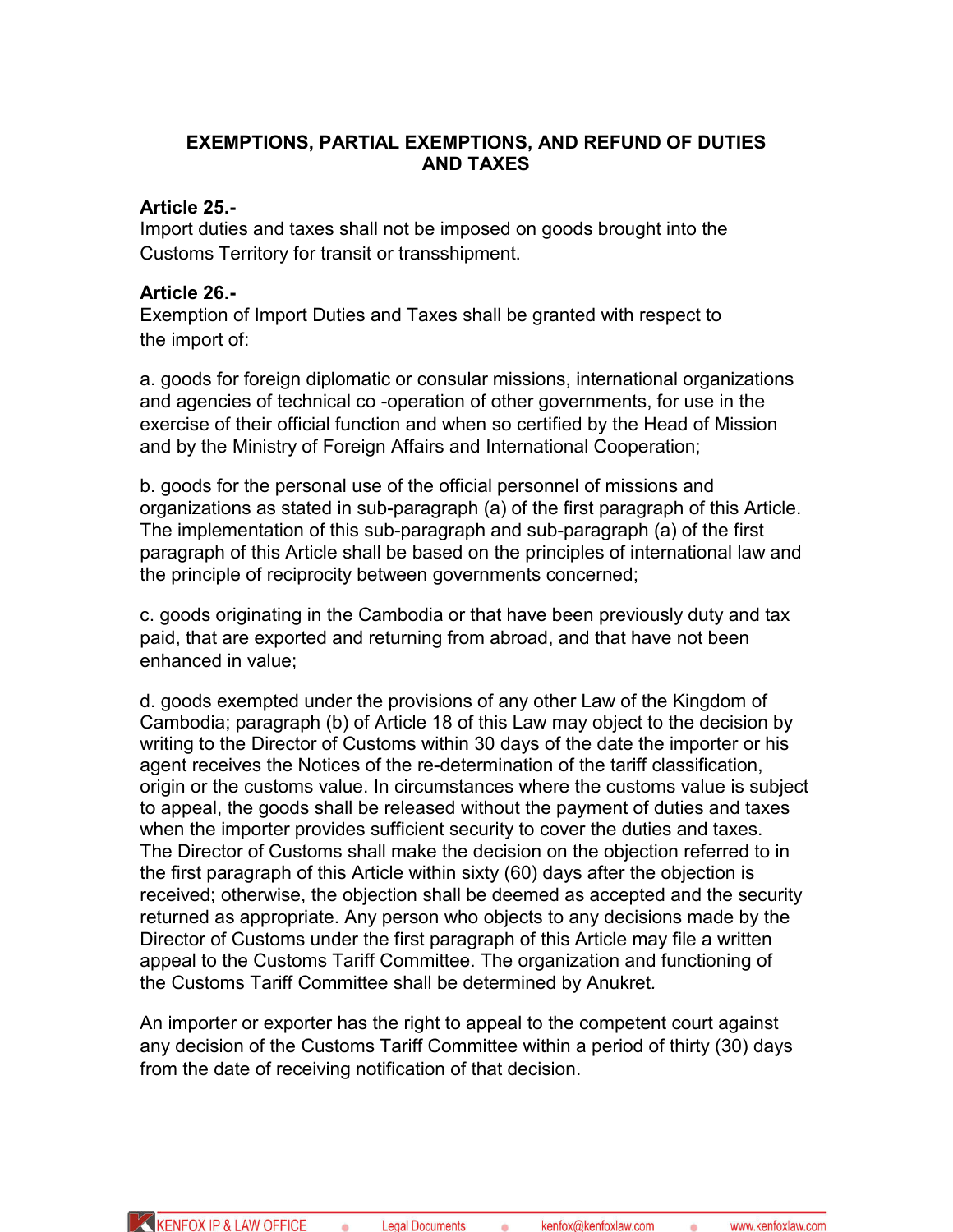## **Article 27.-**

Partial exemption of import duties and taxes may be granted with respect to the import of:

a. Goods and materials so specified under any other Law of the Kingdom of Cambodia;

b. Seeds and breeding animals for agriculture; goods expected to undergo repair, processing or testing; goods re-imported in the same state; goods imported by the Government for public purposes, goods for temporary admission and other goods determined by Prakas of the Minister of Economy and Finance*.* Goods imported under the provisions of this article may not be sold, transferred, diverted to other non-authorized uses, or disposed of without the prior authorization of the Customs authorities.

The Minister of Economy and Finance may by Prakas determine provisions related to the goods referred to in the first paragraph of this Article, including their sale, diversion transfer and disposal under the second paragraph of this Article.

## **Article 28.-**

The Customs Administration may provide a refund in whole or in part for import and export duties and taxes paid for:

**a.** Any excess payment, including due to administrative error; **b.** Imported goods that, before release from customs, have been found short, defective, of inferior quality, and goods that are re-exported or destroyed under Customs' supervision even if already released from customs; **c.** Excess payment resulting from a decision of the appeal authority as described in Article 24 of this Law or of the competent court. The Minister of Economy and Finance shall issue Prakas regarding refunds as described above, including time limits, and may grant refunds for other reasons.

# **CHAPTER V**

## **CUSTOMS DECLARATION AND LIABILITY FOR DUTIES AND TAXES**

# **Article 29.-**

All imported or exported goods, whether or not exempt from duties and taxes, must be the subject of a Customs declaration.

# **Article 30.-**

The Minister of Economy and Finance shall issue Prakas concerning; - the form, contents and validity of the Customs Declaration and customs documentation,

- lodgment, verification, and registration of the Customs Declaration,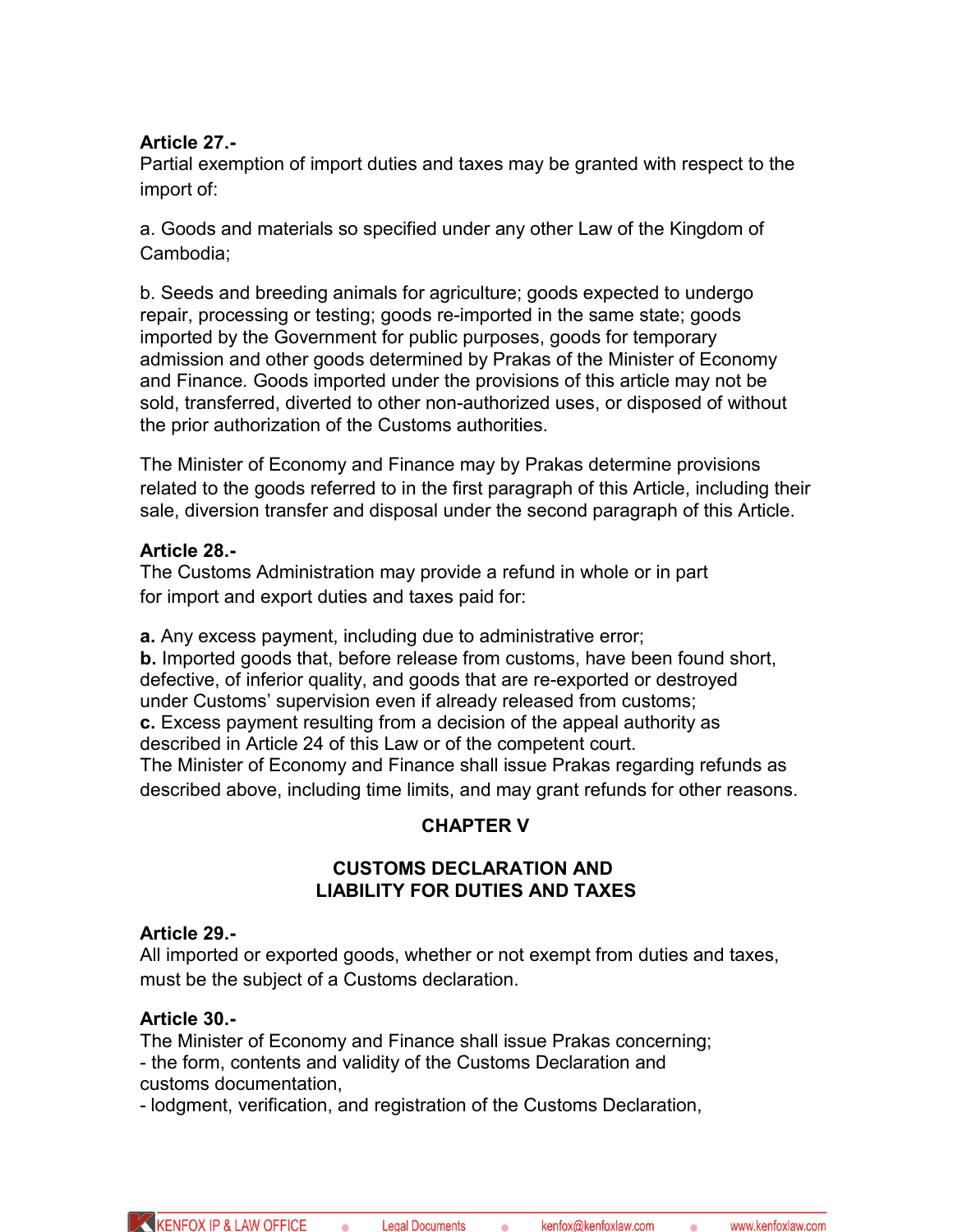- amendment, additions to, and cancellation of or change to the Customs declaration and Customs documentation,

- distribution and administration of the Customs Declaration and customs documentation.

# **Article 31.-**

Imported or exported goods must be declared by their owners or by persons authorized to act on the owners' behalf.

## **Article 32.-**

The Minister of Economy and Finance may by Prakas grant or withdraw authorization to a person as a customs broker, and establish the locations for which the authorization is valid, and any conditions or qualifications for such authorization.

The Minister of Economy and Finance may establish a Committee to advise on such authorizations and other matters related to customs brokers. Authorization as a customs broker is granted on a personal basis. When a company is involved, authorization must be obtained for the company and for anyone empowered to represent it.

In no case may the denial or temporary or permanent withdrawal of authorization to handle customs clearance create entitlement to compensation or damages. Authorized customs brokers may be required to provide security in relation to their operations in such form and amount as determined by Prakas of the Minister of Economy and Finance.

## **Article 33.-**

Any person may, without exercising the profession of customs broker, make customs declarations for their own business.

Such persons referred to in the first paragraph of this Article may obtain authorization to handle clearance for others. This authorization may be provided by the Minister of Economy and Finance on a temporary and revocable basis for operations involving specific goods.

## **Article 34.-**

Import duties and taxes shall be calculated on the basis of the customs tariff or tax rate in effect on the date the customs declaration is registered.

Duty and taxes shall be calculated on the basis of *ad valorem* or specific rates

## **Article 35.-**

The importer or owner of the goods shall be liable for import duties and taxes. In cases where the importer or owner cannot be located, the customs broker shall be liable for the import duties and taxes.

In the case of customs temporary storage or customs bonded warehouse storage, the operators are liable for import duties and taxes and other fees, without prejudice to penalties incurred, until such time as the goods have been cleared for reexport, temporary import, import for home use, moved to another authorized storage facility, or destroyed with the authorization of Customs.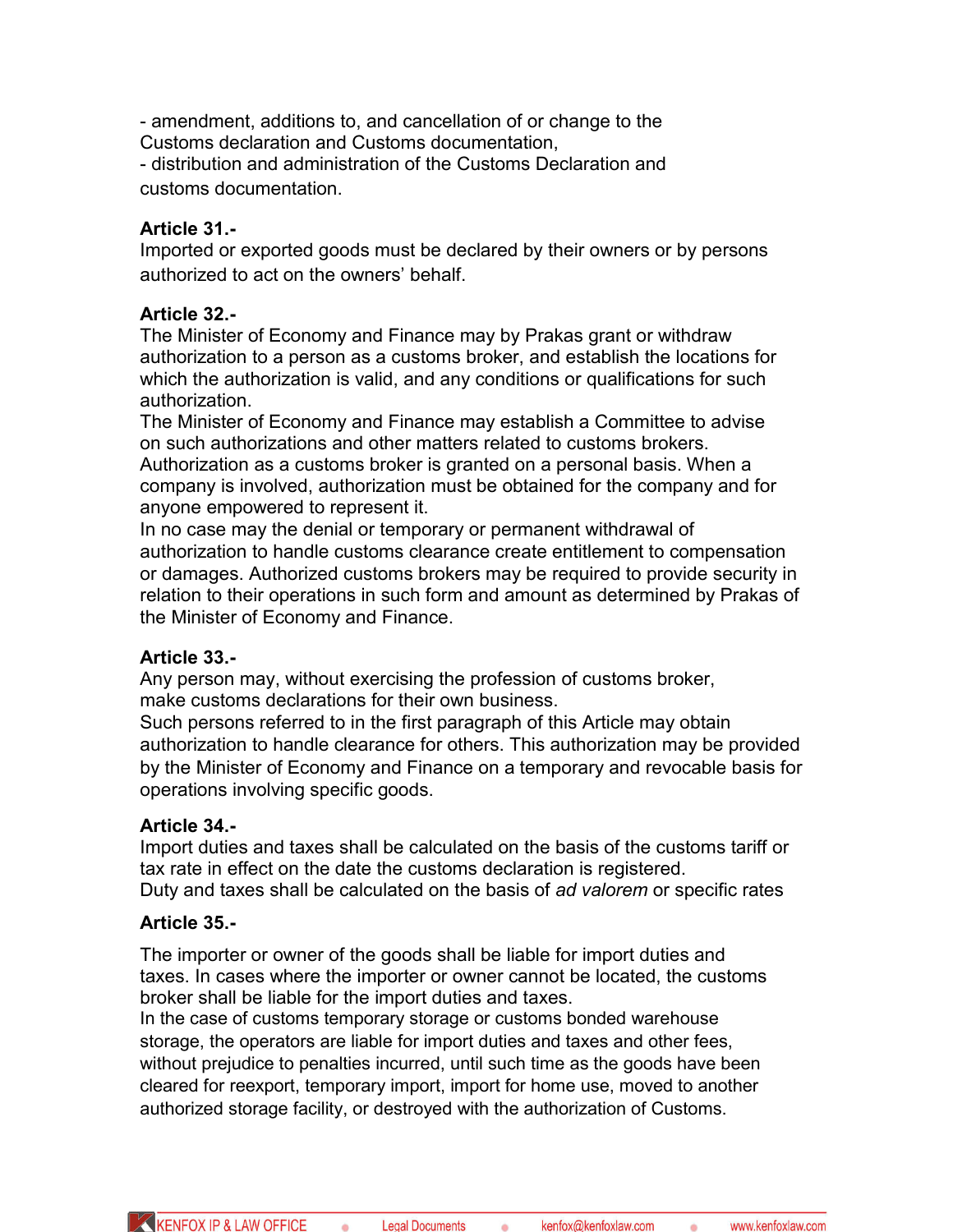In the case of Article 26 and Article 27 of this Law, where conditions of exemption of duty and taxes can no longer be fulfilled, the responsibility for import duties and taxes belongs to the person who obtained the exemption, if that person cannot be located, this responsibility belongs to the person who controls the goods.

Any person, including operators of conveyances, who controls imported goods at the time of entry of the conveyance into the Customs territory shall be liable for the import duties and taxes of the goods concerned.

#### **Article 36.-**

The exporter or owner shall be liable for export duties and taxes.

In cases where the exporter or owner cannot be located, the customs broker shall be liable for the export duties and taxes.

In the case of customs temporary storage and customs bonded warehouse, the operators are liable for export duties and taxes.

# **CHAPTER VI**

## **PAYMENT OF IMPORT AND EXPORT DUTIES AND TAXES, COLLECTION OF DEBTS, AND SECURITY**

#### **Article 37.-**

Import and export duties and taxes, and any authorized fees, fines, interest or penalties, payable by virtue of this or any other Law of the Kingdom of Cambodia shall be paid at a place, in the manner, and within time limits prescribed by Prakas of the Minister of Economy and Finance .

Duties and taxes payable for each article in the same declaration are rounded off to the higher riel, in increments of one hundred Receipts are provided for all payments made.

## **Article 38.-**

Any debts owed by virtue of this Law that have not been paid in whole or in part by the prescribed time limit shall be subject to compound interest at a rate to be prescribed by the Minister of Economy and Finance by Prakas.

## **Article 39.-**

Customs has privileged claim against goods and property owned by a debtor in respect of debts arising from the provisions of this Law.

## **Article 40.-**

Collection procedures and write-offs for uncollectible debts will be based on prevailing regulations and laws.

#### **Article 41.-**

Security required by this law may be used once or continuously and may be in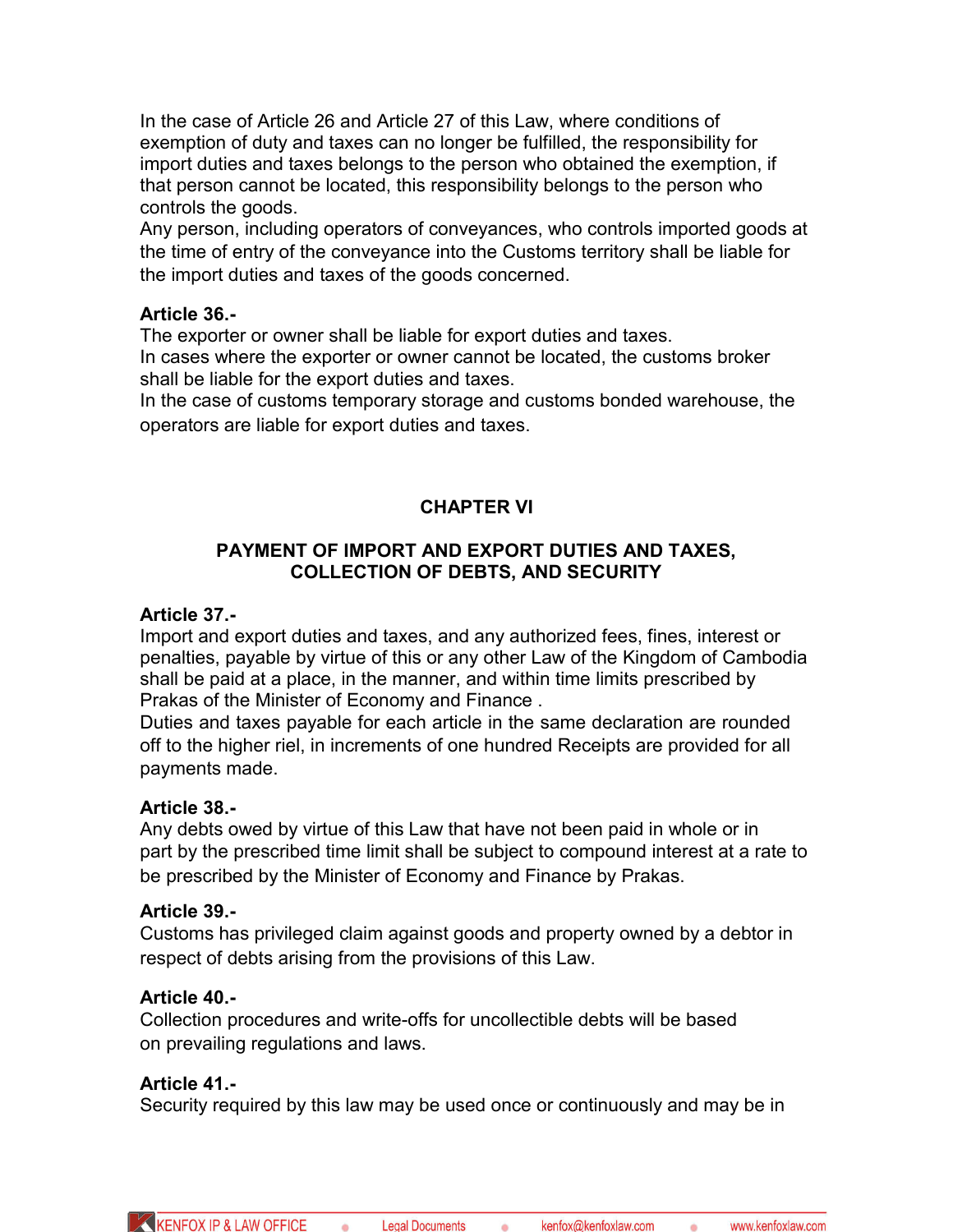the form of cash, guarantees or other such instruments. The Minister of Economy and Finance may by Prakas further regulate provisions related to security.

#### **Article 42.-**

The Director of Customs may make the release of security guarantees for the export or re-export of certain goods contingent upon the provision of proof establishing at said goods have been actually exported or re-exported.

## **CHAPTER VII**

#### **CUSTOMS TEMPORARY STORAGE AND CUSTOMS BORDED WAREHOUSES**

#### **Article 43.-**

Customs temporary storage refers to the storage of goods under Customs control in approved premises pending the completion of Customs formalities. Licenses for the operation of a customs temporary storage facility are approved by the Minister of Economy and Finance. Such licenses will determine conditions for owners and operators including location, construction and layout of premises, and procedures for the handling and control of goods.

All costs related to customs temporary storage facilities, including maintenance and repair, are to be borne by owners or operators.

Customs temporary storage facility owners or operators are responsible for providing appropriate facilities for customs officers to carry out their responsibilities under this Law, free of charge. The Minister of Economy and Finance may by Prakas determine all matters

concerning customs temporary storage, including procedures, security guarantees, information requirements, storage time limits, and the designation of goods that may be admitted to storage, and penalties related to exceeding storage time limits.

#### **Article 44.-**

Customs bonded warehouses are facilities where goods may be placed for a specified period of time under customs control.

Placing goods in customs bonded warehouses suspends the application of the duties, taxes and restrictions for which they are liable. There are three categories of customs bonded warehouses:

**a.** Public warehouses, which are licensed by the Minister of Economy and Finance, may be operated by any agency of the Royal Government, or by any person.

Public warehouses are open to any person who has the right to store the goods in the warehouse.

**b.** Private warehouses, which are licensed by the Director of Customs, are to be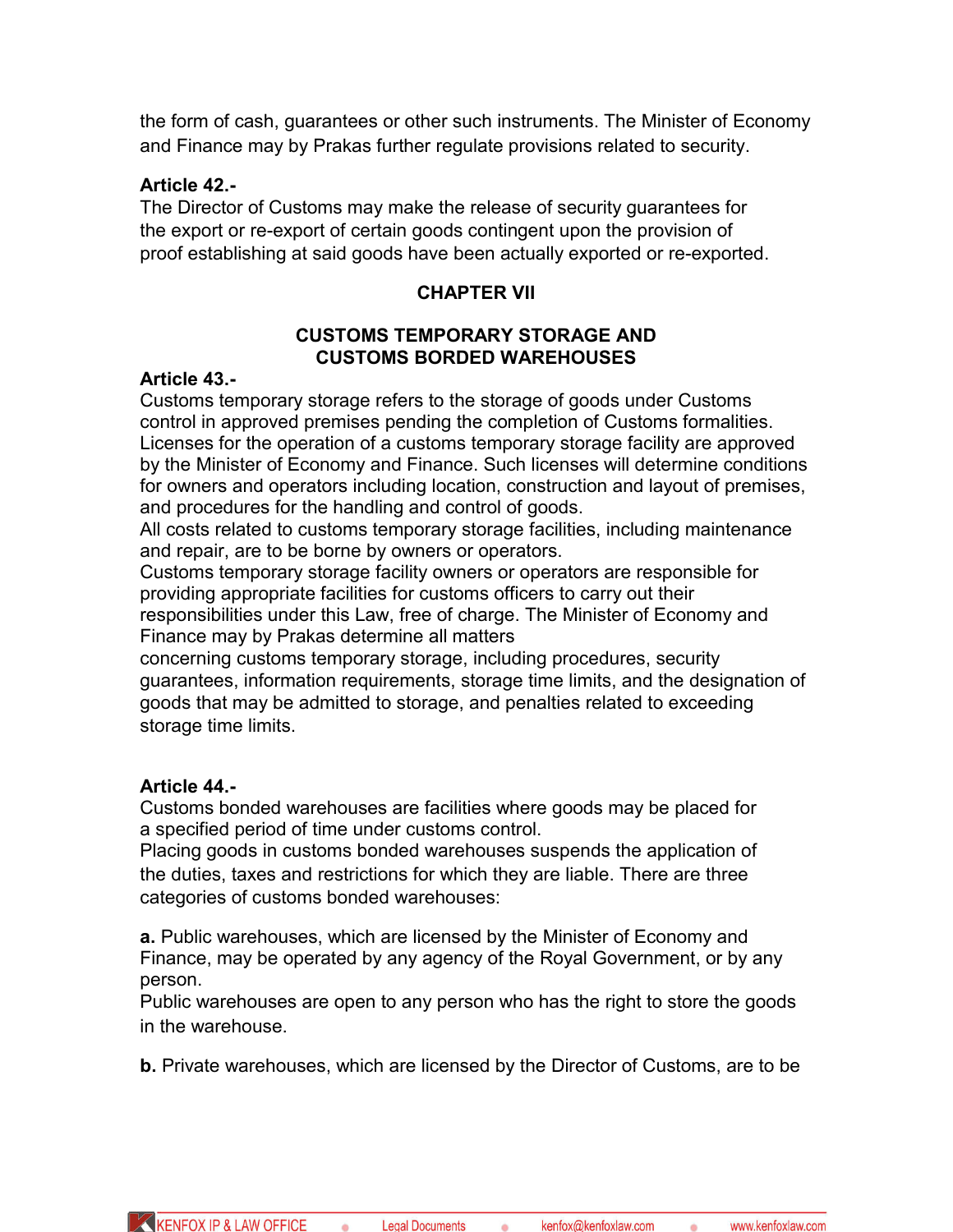used solely by specified persons to store goods for their own specific uses, including operators of duty free shops.

**c.** Special warehouses, which are licensed by the Director of Customs, are a type of warehouse for goods which may present a hazard, or could affect the quality of other goods, or could require special storage facilities; Licenses for customs bonded warehouses will determine conditions for owners and operators including location, construction and layout of premises, and procedures for the control and handling of goods.

All costs related to customs bonded warehouses, including maintenance and repair, are to be borne by owners or operators.

Customs bonded warehouse owners or operators are responsible for providing appropriate facilities for customs officers to carry out their responsibilities under this Law free of charge.

The Minister of Economy and Finance may by Prakas determine all matters concerning customs bonded warehouses, including procedures, security guarantees, ,

information requirements, period of storage, and designation of goods that may be admitted to storage.

## **Article 45.-**

The customs bonded warehouse operator must pay the duties and taxes on goods placed in the warehouse in the event that quantity and quality differ from the customs warehouse declaration, without prejudice to penalties incurred. If the goods are prohibited for import, the warehouse operator must also pay a sum equal to their value without prejudice to penalties incurred.

The Director of Customs may, unless approved for export, authorize either the destruction of imported goods that are spoiled in customs warehouses provided that the duties and taxes relating to what remains from this destruction are paid; or pay the duty and tax based on the condition in which they are presented to Customs.

When it is proven that the loss of goods placed in customs bonded warehouses is due to a case of *force majeure* or causes relating to the nature of the goods, the warehouse operator is exempt from having to pay duties and taxes or, if the goods are prohibited, from payment of the sum representing the value of these goods.

## **Article 46.-**

Goods may remain in customs bonded warehouses for up to two (2) years from the date of registration.

Upon expiration of the time limits as described in the first paragraph of this Article, goods must be removed from the warehouses with the authorization of Customs.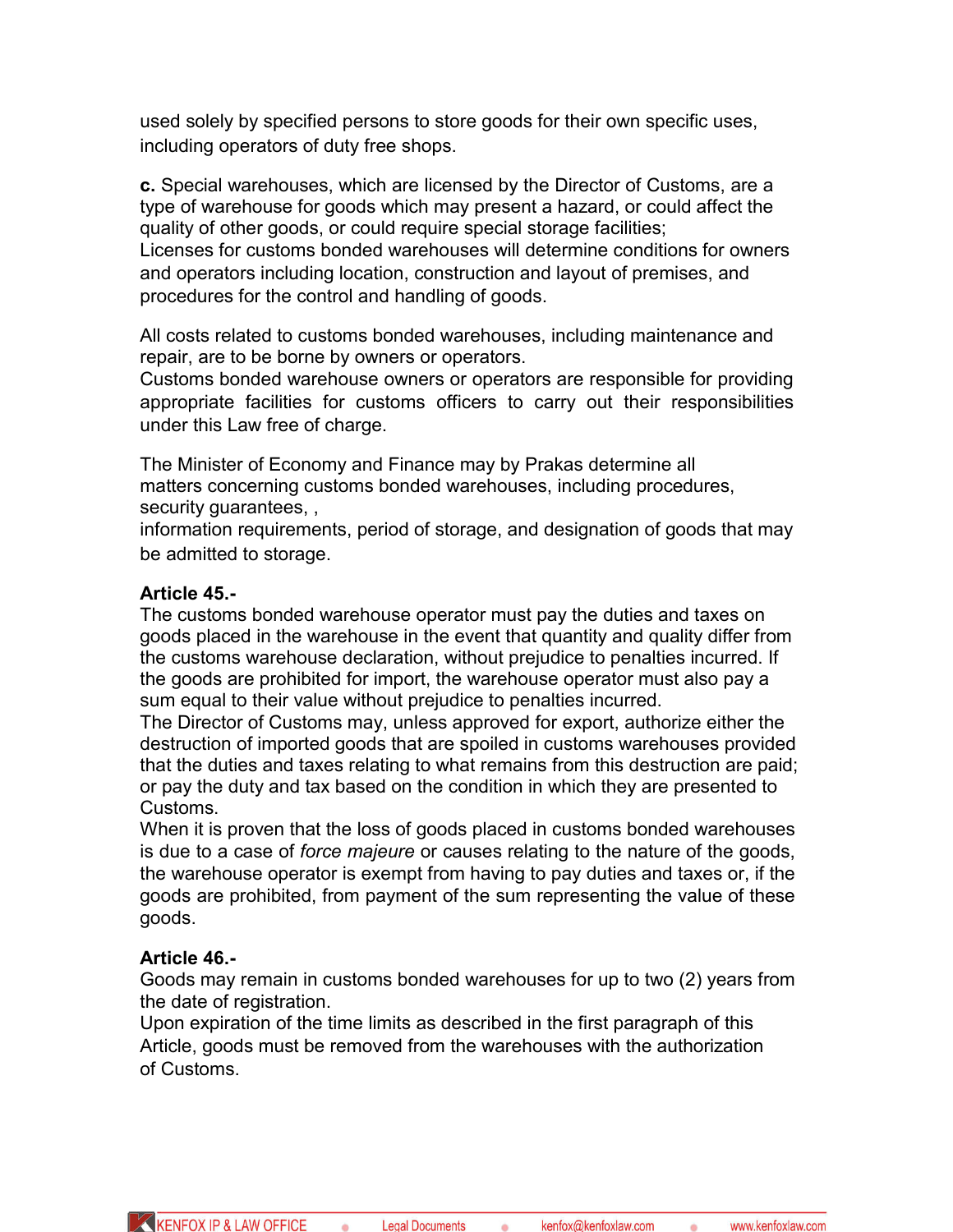Otherwise, Customs authorities will issue a notification to the warehouse operator requiring the removal of the goods. If the demand remains without effect for a month, the goods are considered as unclaimed goods in accordance with Article 54 of this Law. Customs may collect duty and tax owing from security placed by the operator of the warehouse, or those goods may be sold at public auction in accordance with Article 55 of this Law.

As an exception, and provided that the goods are in good condition, the time limits described by the first paragraph of this Article may be extended by up to twelve (12) months by Customs upon the request of the warehouse operator.

## **Article 47.-**

Customs officers may carry out all necessary checks and inventories of goods in the warehouse. Operators must make goods available for such inspections.

## **Article 48.-**

Duties and taxes applicable are those in effect on the date the customs declaration to remove the goods from the customs bonded warehouse is registered.

## **Article 49.-**

In certain circumstances, the Minister of Economy and Finance may authorize the establishment of customs manufacturing bonded warehouses, for the purpose of processing or manufacturing of goods. Goods accepted in customs manufacturing bonded warehouses are, unless otherwise provided by law, exempt from import duties and taxes.

Where goods are released for home use from a customs manufacturing bonded warehouse, the duties and taxes suspended under the second paragraph of this Article are assessed, based on the Customs Tariff and the rate of duties and taxes applicable as of the

date of the registration of the customs declaration for admission of the goods to the warehouse.

The Minister of Economy and Finance may determine by Prakas all matters concerning customs manufacturing bonded warehouses.

# **Article 50.-**

Operations that carry out the processing or refining of crude petroleum or bituminous minerals to obtain petroleum products must be placed under the customs manufacturing bonded warehouse regime.

The suspension from duties and taxes as prescribed in the second paragraph of Article 49 of this Law may be provided for the import of crude petroleum or bituminous minerals for processing for export. Conditions for the implementation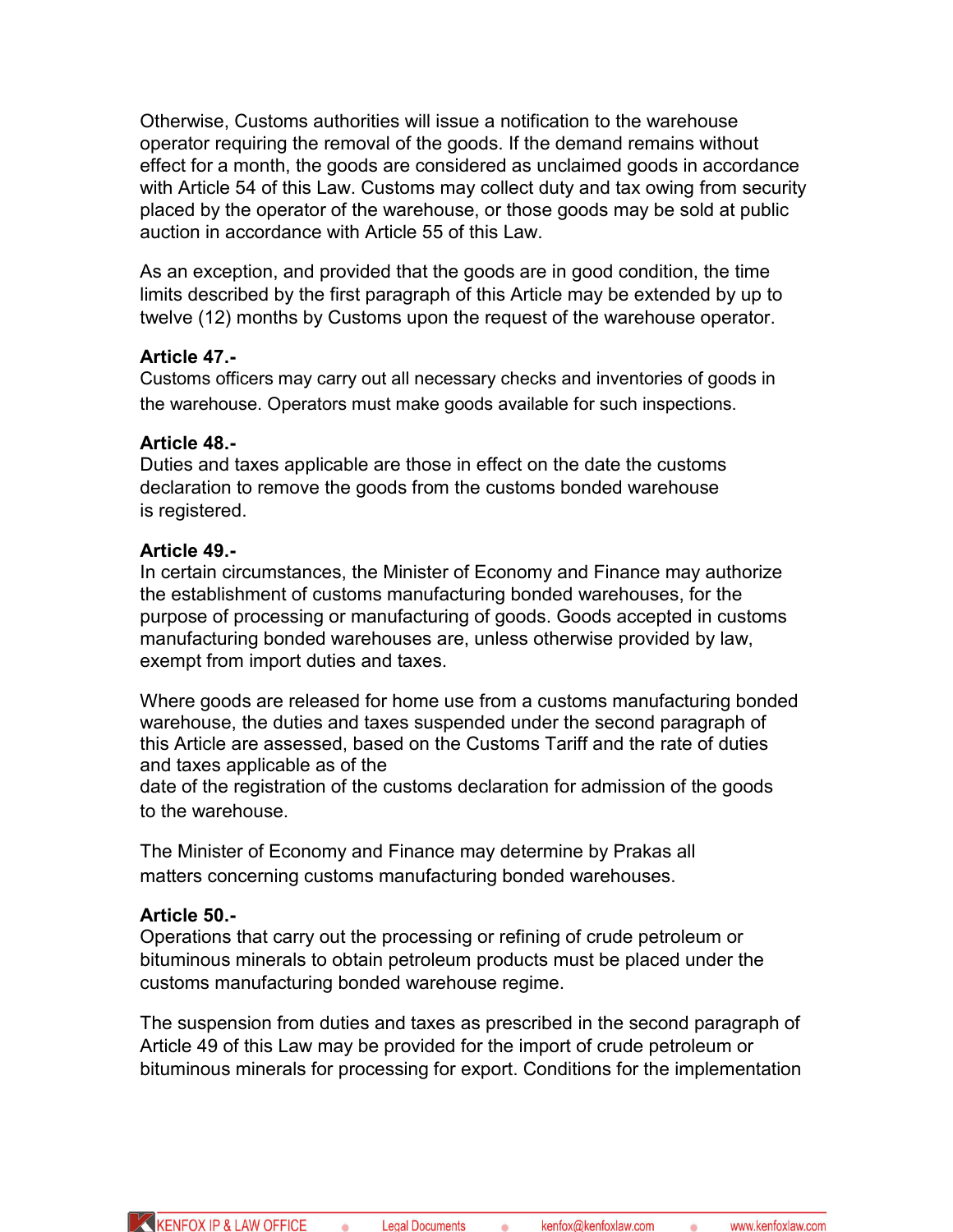of the provisions of this Article are determined by Prakas of the Minister of Economy and Finance.

# **CHAPTER VIII**

## **DOCUMENTS, BOOKS, RECORDS AND OTHER INFORMATION ON EXPORTS AND IMPORTS**

#### **Article 51.-**

All persons engaged or involved in the commercial or institutional import or export of goods must keep accurate documents books, records and other information, including information in electronic format, pertaining to import and export. Included in the first paragraph of this Article are importers, exporters, customs brokers, operators of customs temporary storage facilities and customs bonded warehouses, transportation operators, and other concerned parties. The documents, books, records and other information referred to in the first paragraph of this Article shall be kept for a period of ten (10) years at business premises in Cambodia

## **Article 52.-**

At the request of Customs, persons referred to in the first paragraph of Article 51 of this Law are obliged to make available for examination documents, books, records and other information concerning imports and exports.

Where the persons referred to in the first paragraph of this Article are not present, their representatives are obliged to make available the documents, books, records and other information.

In case the customs office requires, every such person referred to in the above paragraphs of this article must:

**a.** Provide documents as required by the customs officer;

**b.** Answer any questions relevant to matters arising under this Law asked of them by a customs officer;

**c.** Where information described in the above paragraphs of this article is recorded or stored by means of an electronic or other device, operate the device to

provide the necessary information requested by the customs officer.

## **Article 53.-**

The Minister of Economy and Finance may by Prakas determine specific requirements for documents, books, records and other information under the provisions of Article 51 of this Law.

# **CHAPTER IX**

# **UNCLAIMED GOODS**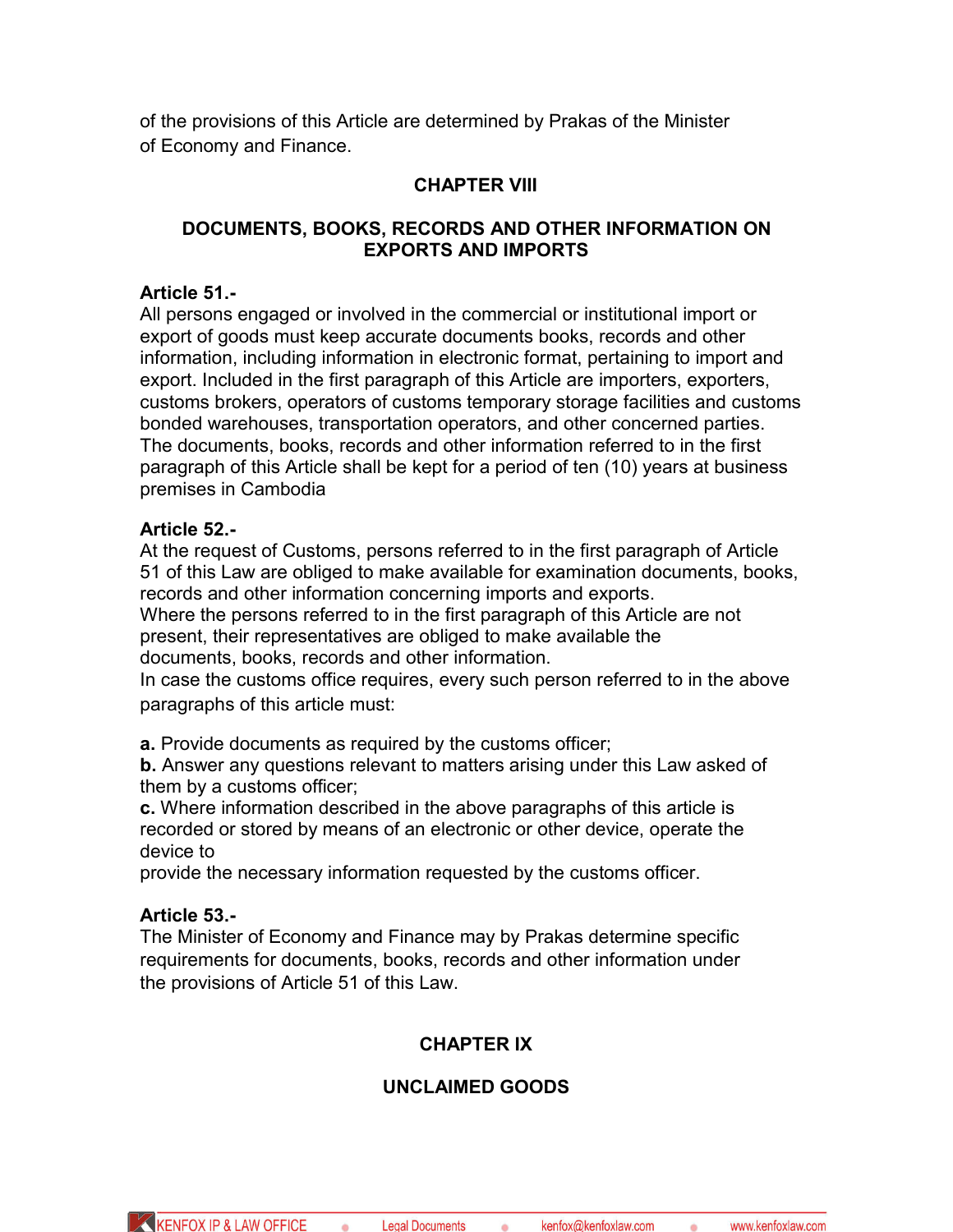#### **Article 54.-**

Unclaimed goods are:

**a.** goods stored in customs temporary storage facilities or customs bonded warehouses that have exceeded the period allowed under this law;

**b.** goods sent by mail which have been refused by the addressee or for which an addressee cannot be found and that cannot be returned to the sender;

**c.** non-prohibited goods and means of transport that have been placed in customs clearance area and that the owner abandons in writing. Where the owner of the goods has been determined, Customs must immediately notify owners of unclaimed goods that such goods will be sold at public auction in accordance with the provisions of Article 55 of this Law, if not claimed within a period of sixty (60) days from the date the notification was issued. In the case where no owner can be found, a public notice shall be made in a time and manner determined by the Director of Customs to notify owners.

Owners have sixty (60) days from the date of such notice to make a claim for their goods. If such period of time is exceeded, the goods will be sold at public auction in accordance with the provisions of Article 55 of this Law. Within the period referred to in the second paragraph and and third paragraph of this Article, unclaimed goods may be released from Customs, provided appropriate duties, taxes and other fees and penalties have been paid, and any conditions of restricted use are met.

The Minister of Economy and Finance may by Prakas determine cases where, unclaimed goods that have a low value may be destroyed, auctioned immediately, otherwise disposed of or used for other purposes in the public interest, if written notification is given to the owners, or a public notice posted if no owner can be located.

#### **Article 55.-**

The sale of unclaimed goods shall be made by public auction.

The Director of Customs may assign a minimum price for goods to be auctioned. If the goods are not sold at this price, the Director may assign a new minimum price, or request approval from the Minister of Economy and Finance to dispose of or use the goods for other purposes in the public interest.

Proceeds of the auction shall be applied to unpaid duties and taxes, other fees or charges and costs of conducting the auction. Any remaining balance is available to be

claimed by the owner within six (6) months of notification by customs,. Such notification must be made within seven (7) days after the auction. If there is no claim

during this period the proceeds become the property of the State.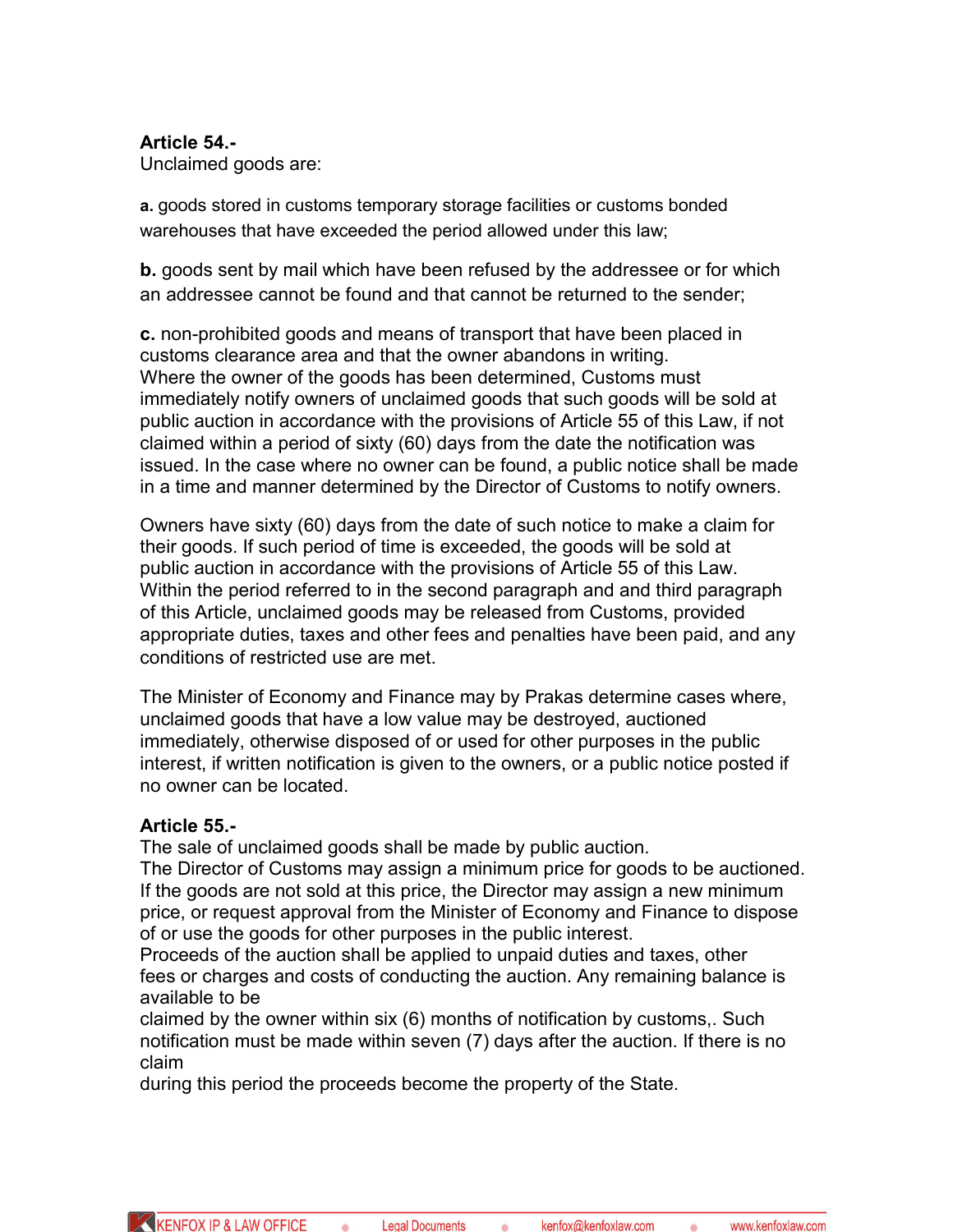## **CHAPTER X**

#### **POWERS AND OBLIGATIONS**

#### **Article 56**.-

Customs officers exercise powers as described in this law in the Customs Zone. In the case of goods designated under the second paragraph of Article 8 of this Law, the powers of customs officers are exercised anywhere in the Customs Territory. With respect to goods being imported or exported, customs officers have the power to:

**a.** Inspect goods and open or cause to be opened any package or container of goods and take reasonable amounts of samples of those goods for examination;

**b.** Stop, halt, board, enter and inspect any conveyance and direct that the conveyance be removed to a customs office or other suitable place for examination;

**c.** Where there are reasonable grounds to suspect that an offence has been committed, inspect private residences or businesses to gather evidence or seize goods in accordance with the laws of the Kingdom of Cambodia;

**d.** Check the identity of any person entering or leaving the customs territory, stop, question and search such a person if the officer suspects that the person has hidden any goods or other thing on, in, and about his and her body that would be evidence of the contravention of this Law or any other Laws of the Kingdom of Cambodia.

**d.** Check the identity of any person entering or leaving the customs territory, stop, question and search such a person if the officer suspects that the person has hidden

any goods or other thing on, in, and about his and her body that would be evidence of the contravention of this Law or any other Laws of the Kingdom of Cambodia.

The cost of the examinations described in sub-paragraph (a) and sub-paragraph (b) of the second paragraph of this Article shall be borne by the owner or holder of the goods or conveyance.

The Minister of Economy and Finance may by Prakas determine the procedures for such inspections and examinations.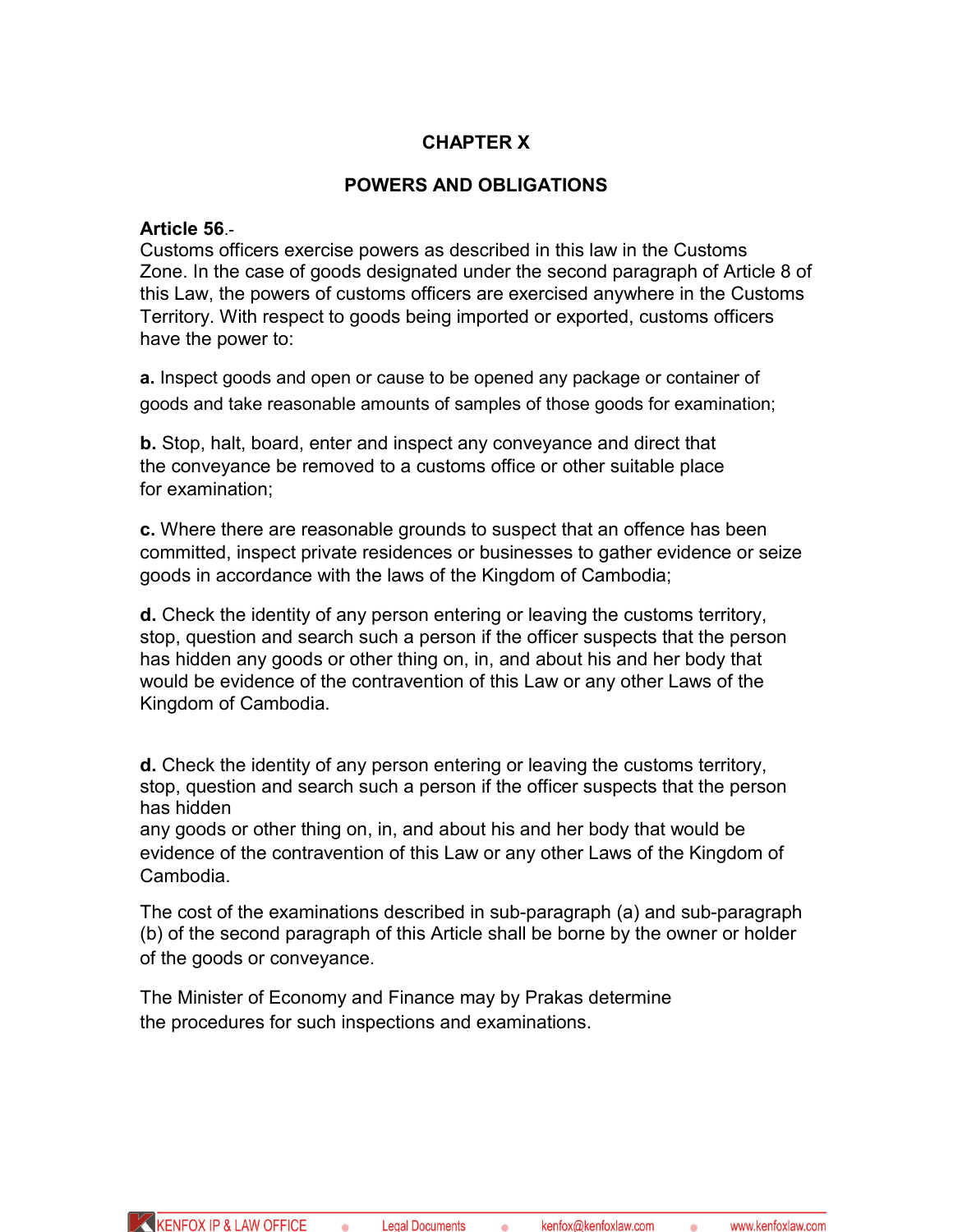#### **Article 57.-**

At any time, in accordance with the law, Customs officer may, enter any premises or place where documents, are kept in accordance with Article 51 of this Law and audit or examine those documents either in relation to specific transactions or to the accuracy and acceptability of the manual or electronic systems by which such records are created and stored. Customs officers may inspect documents records, and other information or any property, process, or matter that the officer considers necessary and relevant for the purpose of collecting any duties and taxes under this Law, for the purpose of carrying out any other function of the officer, or for the purpose of collecting information required by this Law.

Customs officers shall have full access to all lands, buildings, and places and to all documents records and information, whether in the custody, or under the control of the licensee, importer, or exporter, or any other person.

The customs officer may, without charge, make extracts from or copies of any such records or documents, take possession of by providing a report**,** and retain any document as presented in connection with any declaration required under this Law.

The customs officer shall, at the request of the person in possession of the document, provide that person with a true copy of the document or record certified by Customs.

#### **Article 58.-**

Sworn customs officers have all the powers of judicial police officers, when certified by the General Prosecutor of the Court of Appeals. Customs officers qualified as judicial police have the right to prepare and sign an official report on a customs offence, in their assigned territory. During the investigation, prevention and suppression of customs offences, customs officers shall carry an authorized mission letter, wear their uniform, insignia, hierarchical ranking badge, unless otherwise directed by the Director of Customs. The official uniform, the insignia and the rank of the Customs officials shall be determined by Anukret*.*

## **Article 59.-**

Customs officers shall have the right to carry arms, and to use them in carrying out their duties in the following circumstances:

- For legitimate defense,

- When they cannot otherwise detain, halt conveyances which are suspected to be involved in smuggling or other illegal activities whose operators do not obey the order to stop;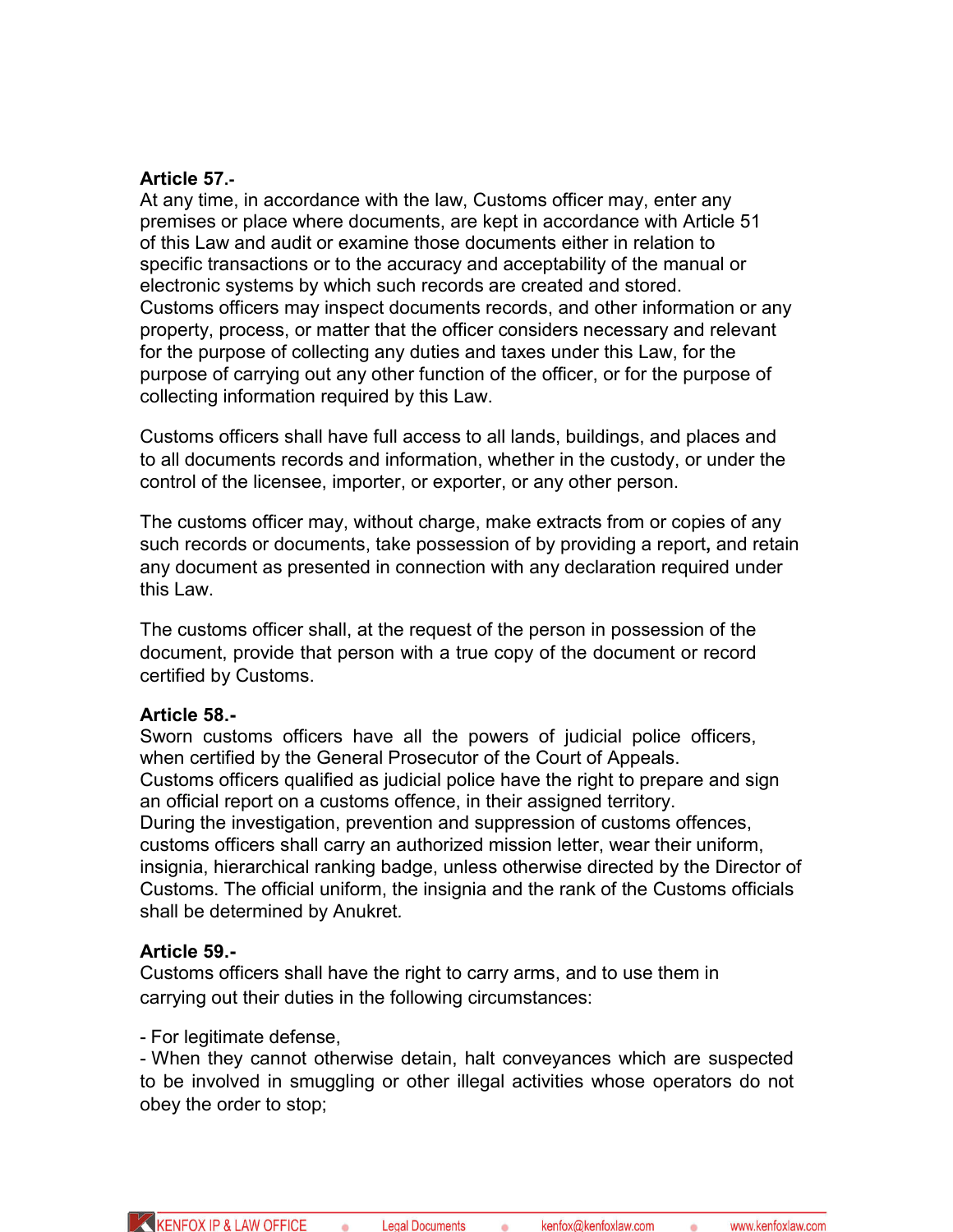- For other reasons as described by other regulations and Laws of the Kingdom of Cambodia. Arms used by customs officers in carrying out their duties must be provided and managed by the Ministry of the Interior.

#### **Article 60.-**

Sworn customs officers qualified as Judicial police may detain a person for up to forty-eight (48) hours in accordance with the Code on Criminal Procedures.

#### **Article 61.-**

All persons are prohibited from obstructing or impeding customs officers in the legitimate exercise of their powers under this law or any other laws of the Kingdom of Cambodia.

#### **Article 62.-**

Operators of conveyances, in moving their conveyances, must obey the orders of customs officers. Customs officers may make use of all appropriate equipment to halt and detain conveyances when their operators do not stop when so ordered.

When requested, competent authorities, police and military are required to assist immediately customs officers in carrying out their duties under this Law.

#### **Article 63.-**

Customs officers may not engage in commercial activities in any way related to or in conflict with their official duties.

Any information obtained by customs officers in the administration or enforcement of this law may only be used for the purposes specified in this law, unless specifically authorized by Prakas of the Minister of Economy and Finance.

## **Article 64.-**

Customs officers who commit any violation of any provision of this law and other regulations shall be punished in accordance with existing law.

## **Article 65.-**

The Minister of Economy and Finance may by Prakas determine the conditions for providing rewards to customs officers who have high levels of performance, and to other competent authorities including the Royal Military armed forces, national police, local authorities, and to any other person, who participate in, cooperate with, and assist Customs in enforcing this Law.

#### **Article 66.-**

Customs officers have the right to seize temporarily goods and conveyances involved in violations of this law. Such goods and conveyances may be subject to confiscation by the competent court.

Outside the Customs Zone, seizures may be carried out in customs offices, customs temporary storage facilities, customs bonded warehouses and other locations subject to the surveillance of customs. Goods designated under the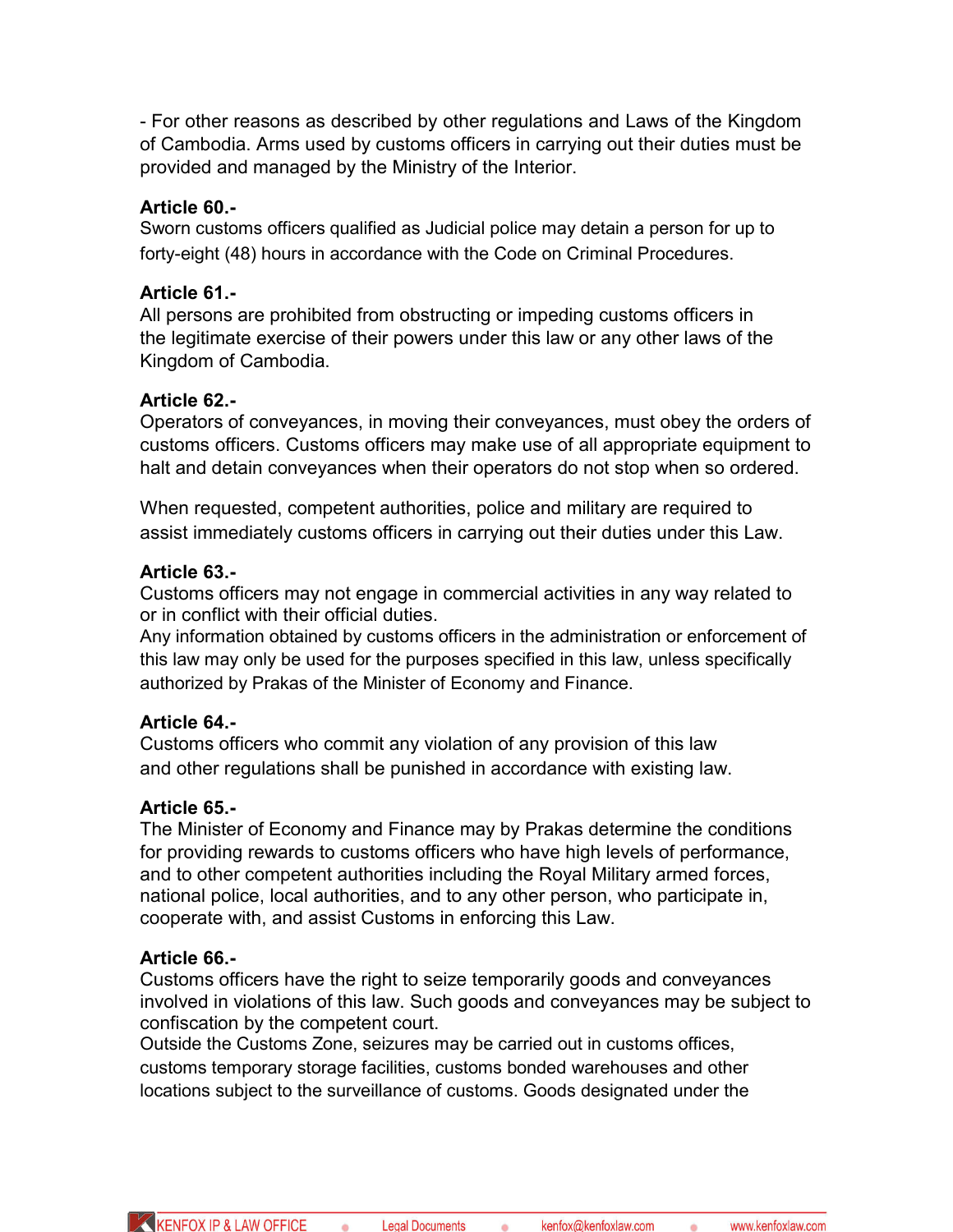second paragraph of Article 8 of this Law may be temporarily seized anywhere in the Customs Territory.Temporary seizures may also be carried out anywhere in the Customs Territory in the event of pursuit in plain sight, or the unexpected discovery of goods which do not match statements made or documents in the possession of the person holding the goods.

Customs officers have the right to copy documents, or to seize documents or other things that are evidence of violations of this law.

The Minister of Economy and Finance may determine by Prakas procedures regarding the seizure of goods, conveyances, documents and other things, and the duplication of those documents.

#### **Article 67.-**

As circumstances allow, goods, conveyances or other things seized are taken to the customs office that is closest to the place of seizure. Where there are several customs offices in the same locality, the objects seized may be transported to any one of them. When they cannot be taken immediately to the customs office or when there is no customs office in the locality, the objects seized may be entrusted to the custody of the accused or a third party at the seizure location or some other location.

Where the goods seized are not prohibited, and where the goods, conveyances, documents, and other things seized are not required for evidence, they may be released to the owner upon providing security in accordance with the provisions of Article 41 of this Law.

When goods seized that are neither prohibited nor restricted,conveyances or other things used for concealment or transportation of such goods shall be returned to their owners after full payment of all duties, taxes, other charges and fines.

#### **Article 68:**

The seizing customs officer shall, without delay, write up a record of the seizure.

If the offender is present the record should indicate that it was read to him or her, that he or she was asked to read and sign it and was given a copy immediately. When the offender is not present the record is to be posted within twenty-four (24) hours after its preparation at nearest customs office, or the nearest local authority office if there is no local customs office.

Further details regarding the form, contents, procedures for preparation and submission to the court of the record referred to in the first paragraph of this Article are determined by joint Prakas of the Minister of Economy and Finance and the Minister of Justice.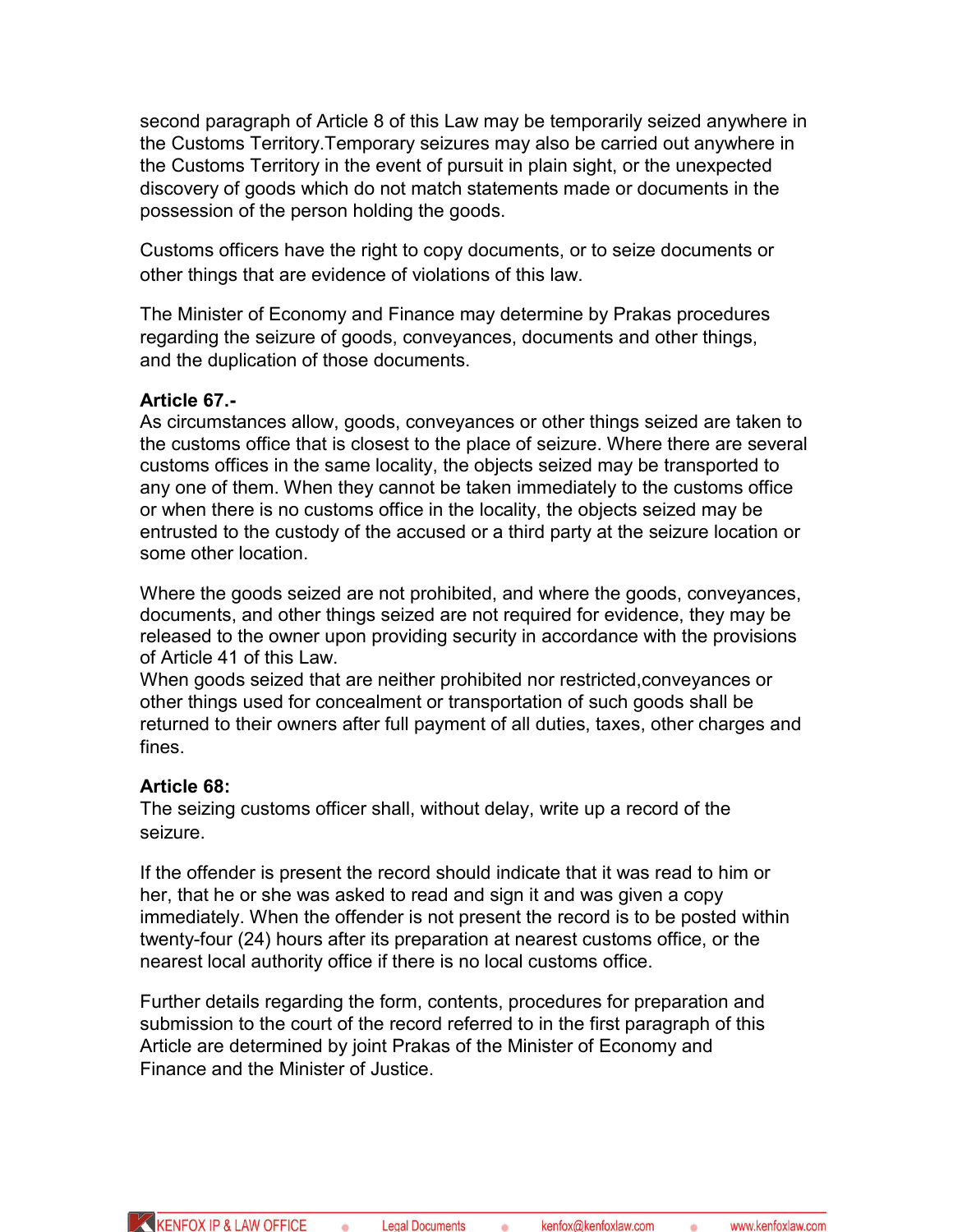## **Article 69.-**

In cases where seizures are conducted on ships and decked vessels if unloading cannot be done immediately, those conducting the seizure shall affix the customs seals on the ship's panels and hatchways.

## **Article 70.-**

In the event of a seizure at a residence, non-prohibited goods are not moved, provided that the accused provides security in accordance with the provisions of Article 41 of this Law. If the accused does not provide security, or if prohibited goods are involved, the goods are transported to the closest customs house or entrusted to a third party custodian, either where the seizure took place, or at some other location.

## **Article 71.-**

A person subject to a penalty or seizure of goods, conveyance, or other things may appeal in writing to the Director of Customs within thirty (30) days of receiving notification of the penalty or seizure, stating the reasons for the appeal, and depositing security in accordance with Article 41 of this Law.

The Director of Customs shall make a decision on the appeal within sixty (60) days after receipt of the appeal; otherwise, the appeal is granted.

The Minister of Economy and Finance may by Prakas determine procedures regarding this appeal process.

## **CHAPTER XI PENALTY PROVISIONS**

## **Article 72.-**

Any person who imports or exports goods, or attempts to import or export goods, in contravention of the Law or regulations shall be considered as committing a customs offence.

Any person who commits a customs offence may be punished by administrative fines imposed by Customs, and by judicial penalties imposed by the competent Court, or both.

## **Article 73.-**

Any person who commits minor violations of regulations and provisions of this law, including inaccuracies, omissions or failure to complete any information required in a customs declaration and failure to meet requirements and obligations that have no impact on duties, taxes, prohibitions, or restrictions is subject to administrative fines of one hundred thousand (100,000) riels to five hundred thousand (500,000) riels when the irregularity is not more severely punished by this Law.

## **Article 74.-**

KENFOX IP & LAW OFFICE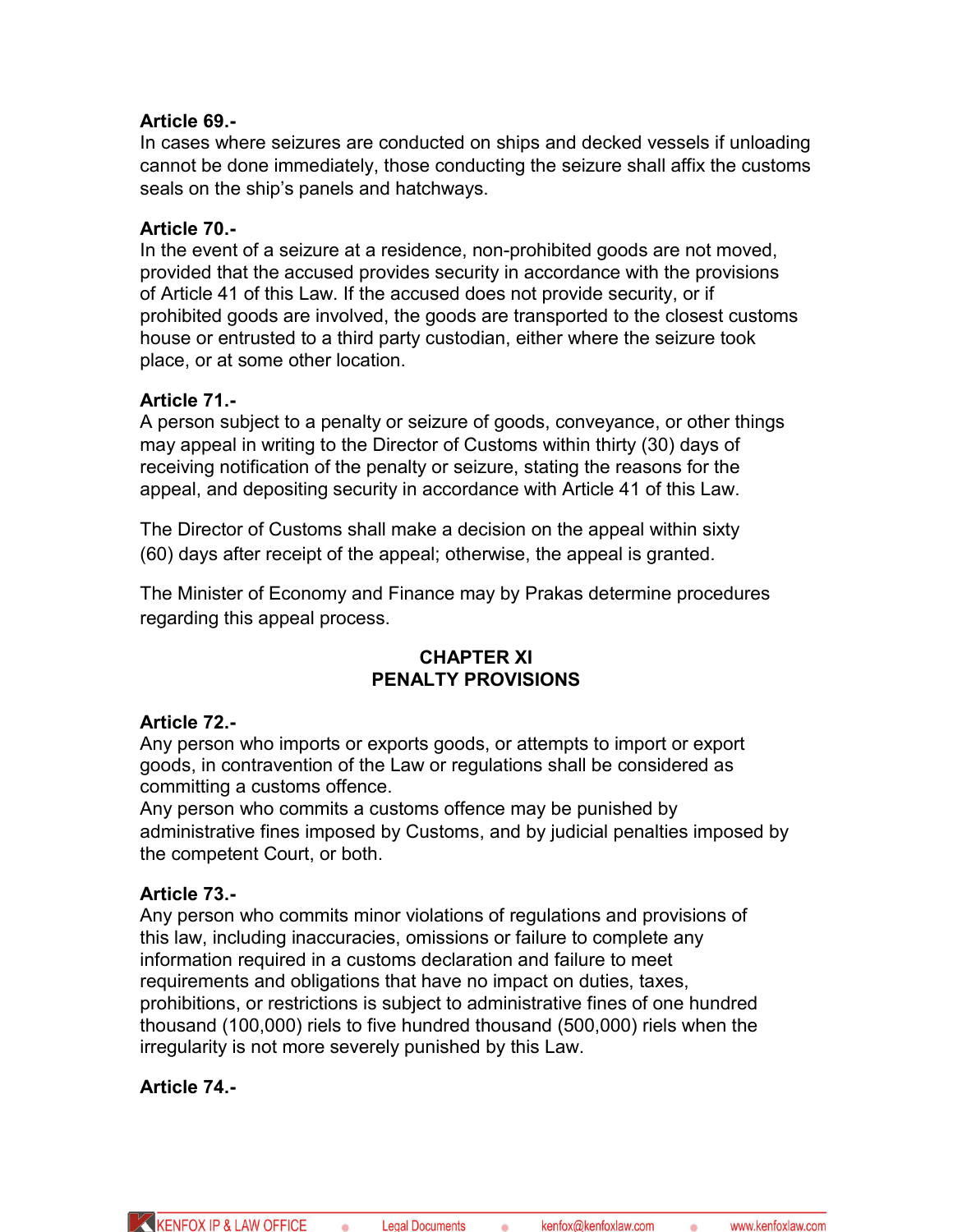Any person who commits violations of regulations and provisions of this law, including those violations contained in Article 73 of this law that that involve the evasion of duty or taxes and where the goods are not prohibited or restricted, is subject to administrative fines of between one (1) time to three (3) times the duty and tax evaded, and to a judicial penalty of confiscation of the goods and of the conveyance and other things used to conceal smuggled goods, or imprisonment for one (1) month to one (1) year, or to one of the above.

Considered as offences referred in the first paragraph of this Article are:

**a.** Failure to report goods to customs in accordance with Article 10 and Article 16 of this Law;

**b.** Unloading of goods from a conveyance before reporting to customs in accordance with the provisions of Article 12 of this Law;

**c.** Opening, unpacking, causing to be opened or unpacked, any package of imported goods that has not been released by customs, breaking or tampering with any seals that have been placed on goods, conveyances, customs temporary storage facilities, customs bonded warehouses, or other places as required by this Law;

**d.** Removal of goods from a customs clearance area, a customs temporary storage facility, or a customs bonded warehouse without the authorization of Customs;

**e.** Failure to submit a customs declaration in accordance with the provisions of Article 29 of this Law;

**f.** Failure to comply with the provisions of Article 30 of this Law;

**g.** The sale, transfer, diversion or disposal of goods imported exempt from duty and taxes under Article 26 and Article 27 of this Law without authorization by customs.

**h.** Failure to comply with conditions imposed by Customs regarding goods entered under a duty or tax suspensive regime under the provisions of this Law.

**i.** Making, assenting to, or participating in a verbal declaration or written statement which is inaccurate, false, or deceptive is a violation of this Law;

**j.** Smuggling or attempting to smuggle;

**k.** Possession, sale, purchase, transfer or otherwise acquiring of any goods that were imported in violation of this Law.

Any person who commits the following offences is subject to an administrative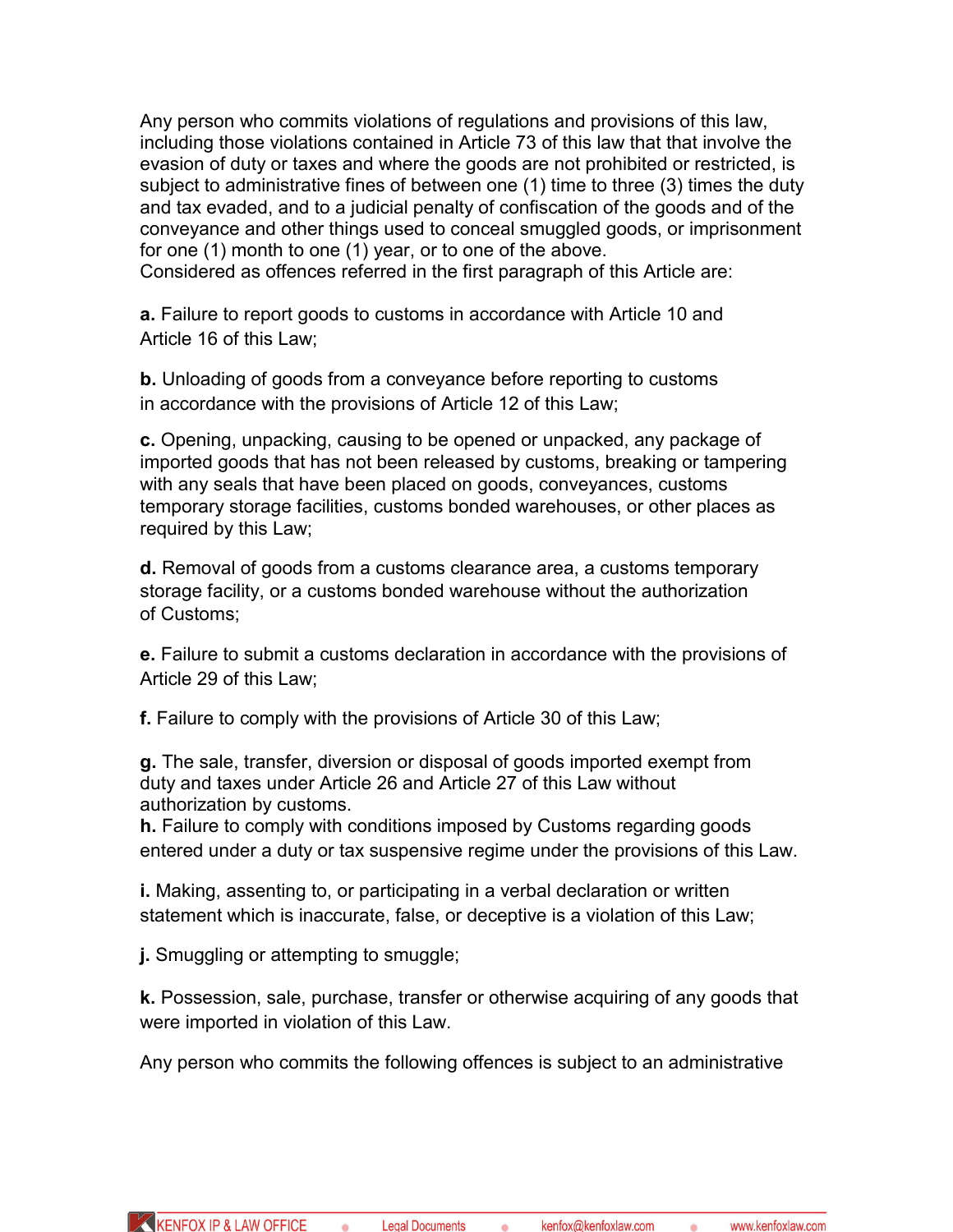fine of one million (1.000.000) riels to five million (5.000.000) riels and to a judicial penalty of imprisonment for one (1) month to six (6) months, or one of the above:

**a.** Failure to comply with the provisions of Article 51, Article 52, and Article 53 of this law;

**b.** Any person who obstructs or impedes a customs officer under the provision of Article 61 of this Law;

**c.** Any person operating a conveyance that does not obey the orders of a customs officer under the provisions of the first paragraph of Article 62 of this Law.

# **Article 75.-**

Any person who commits a violation of the provisions and regulations of Article 74 of this Law that involves goods that are prohibited or restricted under the provisions of the first paragraph of Article 8 of this Law, with the exception of violations under sub-paragraph (k) of the first paragraph of Article 74 of this Law, is subject to administrative fines of up to three (3) times the value of the goods or conveyance, and to judicial penalties of confiscation of the goods, conveyance, and other things used to conceal smuggled goods, or imprisonment of the offender for one (1) year to five (5) years, or to one of the above.

## **Article 76.-**

In cases of repeat violations of provisions of this Law, administrative fines and judicial penalties are doubled.

# **Article 77.-**

Customs is authorized to reach settlement with individuals prosecuted for customs offences. This right of settlement applies only to monetary fines. Where no settlement is reached Customs must submit the case to the competent court.

The settlement may occur before the decision of the competent court. The conditions for exercising the right of settlement are determined by Prakas of the Minister of Economy and Finance.

## **CHAPTER XII TRANSITIONAL PROVISIONS**

# **Article 78.-**

Implementation of provisions of Article 21 and Article 22 of this Law respecting the valuation of imported and exported goods may be delayed according to actual circumstances.

# **CHAPTER XIII**

# **FINAL PROVISIONS**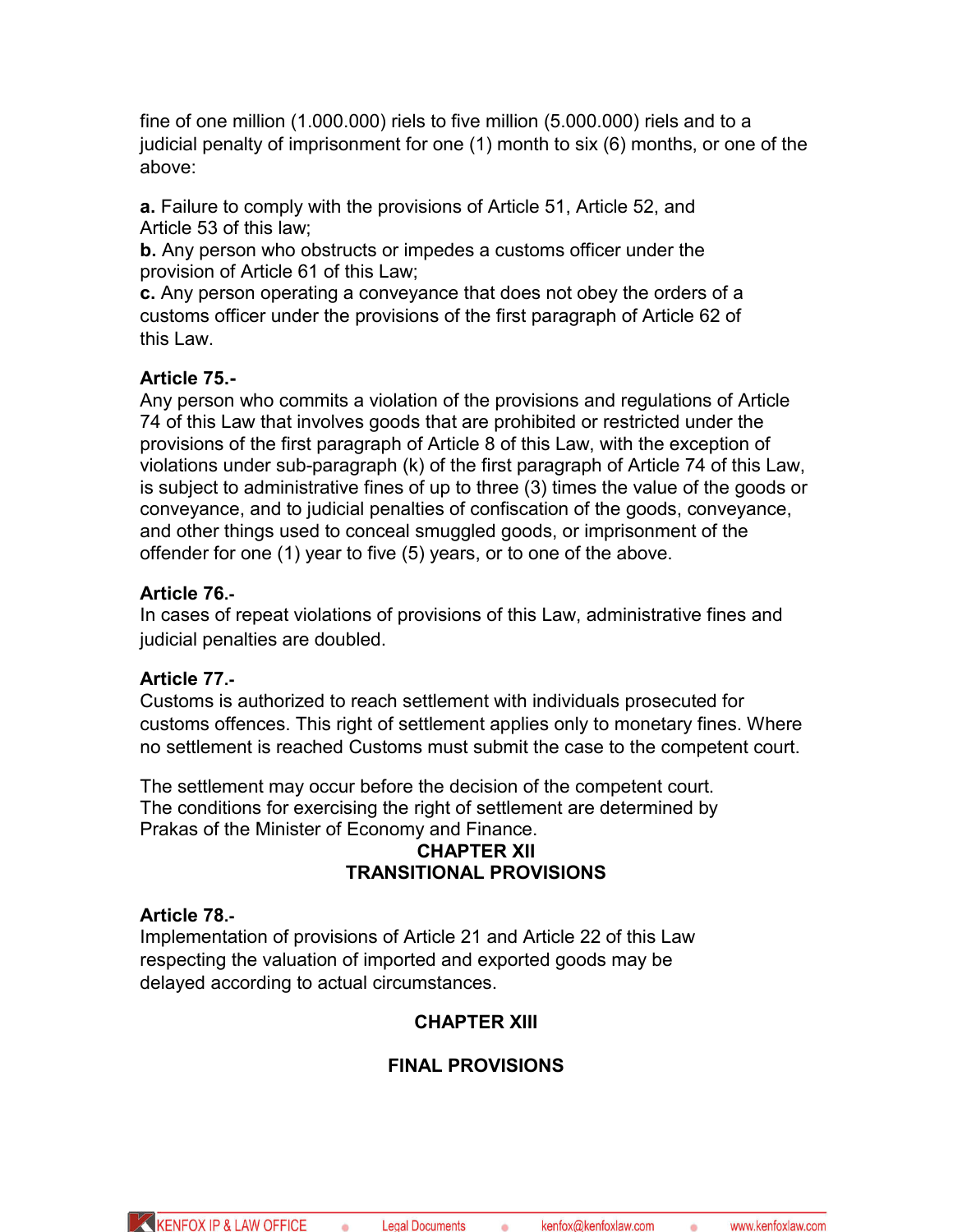**Article 79.-** Any provisions that contradict this Law shall be considered null and void.

#### **Article 80.-**

This Law shall be declared as urgent.

Done at the Royal Palace Phnom Penh, 20 July 2007

Royal Signature

## **Norodom Sihamoni**

#### **PRL.0707.310**

Having submitted to His Majesty the King for Royal Signatures Prime Minister

**Signature** 

#### **Hun Sen**

Having informed to Samdech Prime Minister Senior Minister, Minister of Economy and Finance

**Signature** 

#### **Keat Chhon**

No. 304 CL For copy Phnom Penh, 25 July 2007

Deputy Secretary General of the Royal Government **Signature** Khun Chunkein

 $\bullet$